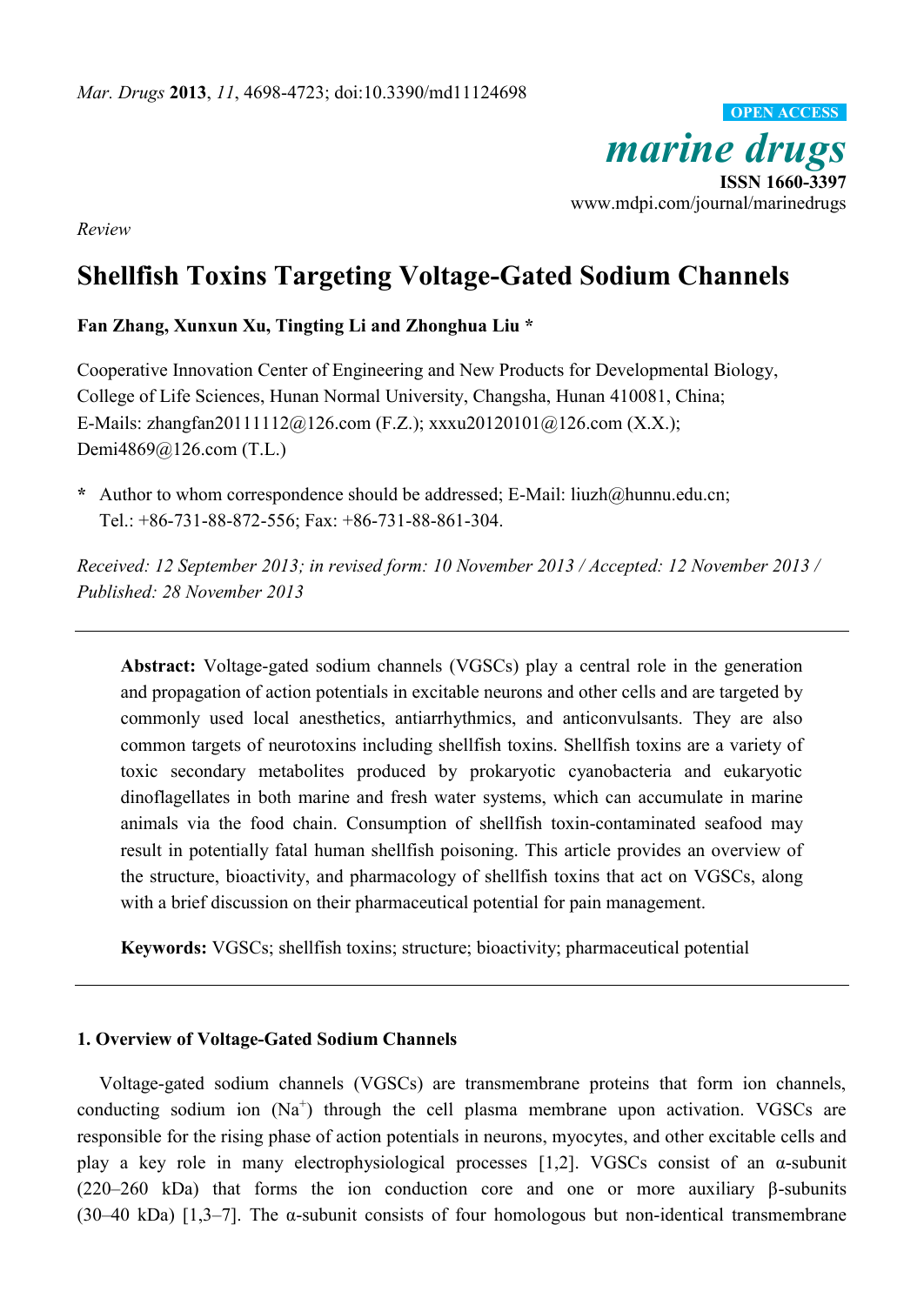domains (I to IV), each of which contains six transmembrane segments (S1–S6) and a short membrane-penetrating segment (SS1 and SS2) between segments S5 and S6 (Figure 1) [1,8–11]. The α-subunit contains functional structures of the central pore (S5 and S6), ion selectivity filter (SS1 and SS2), and voltage sensors (S1 to S4) [8]. The S4 segment contains analogous and repeated motifs in which a lysine or arginine residue is followed by two hydrophobic amino acids [8,12]. Positive charges on the lysine or arginine residues, which are called gating charges, move across the electric field when membrane potential changes, resulting in conformational changes and opening of the central pore. The inactivation gate contains three hydrophobic amino acid residues Ile-Phe-Met (IFM) and is formed by an intracellular linker between transmembrane domains III and IV. Following movement of the voltage sensors, the inactivation gate plugs the pore and prevents further  $Na<sup>+</sup>$  flow through the channel [13,14].

**Figure 1.** Schematic diagram of molecular structure and pharmacology of VGSCs. VGSCs comprise a core protein α-subunit and one or more auxiliary β-subunits. The α-subunit consists of four homologous domains designated I–IV. Each domain is comprised of six transmembrane helical segments (S1–S6), which are represented by cylinders. The central pore is formed by the transmembrane segments S5 and S6, ion selectivity filter is formed by the segments SS1 and SS2 (re-entrant loops, the light green box), and the voltage-sensor is formed by the transmembrane segments S1 to S4. The positively charged S4 segment is principally responsible for sensing changes in membrane potential, modulating channels to open or close. The fast inactivation gate is formed by intracellular linker between transmembrane domains III and IV and contains an IFM (orange balls), which plugs the pore and prevents  $Na<sup>+</sup>$  internal flow. Auxiliary  $\beta$ -subunits of VGSCs are illustrated in red cylinders. N-linked carbohydrate chains are presented by ψ. Different colored regions represent seven neurotoxin receptor sites. Figure adapted from King *et al.* (2008, 2012) and Catterall *et al.* (2007) [9–11].

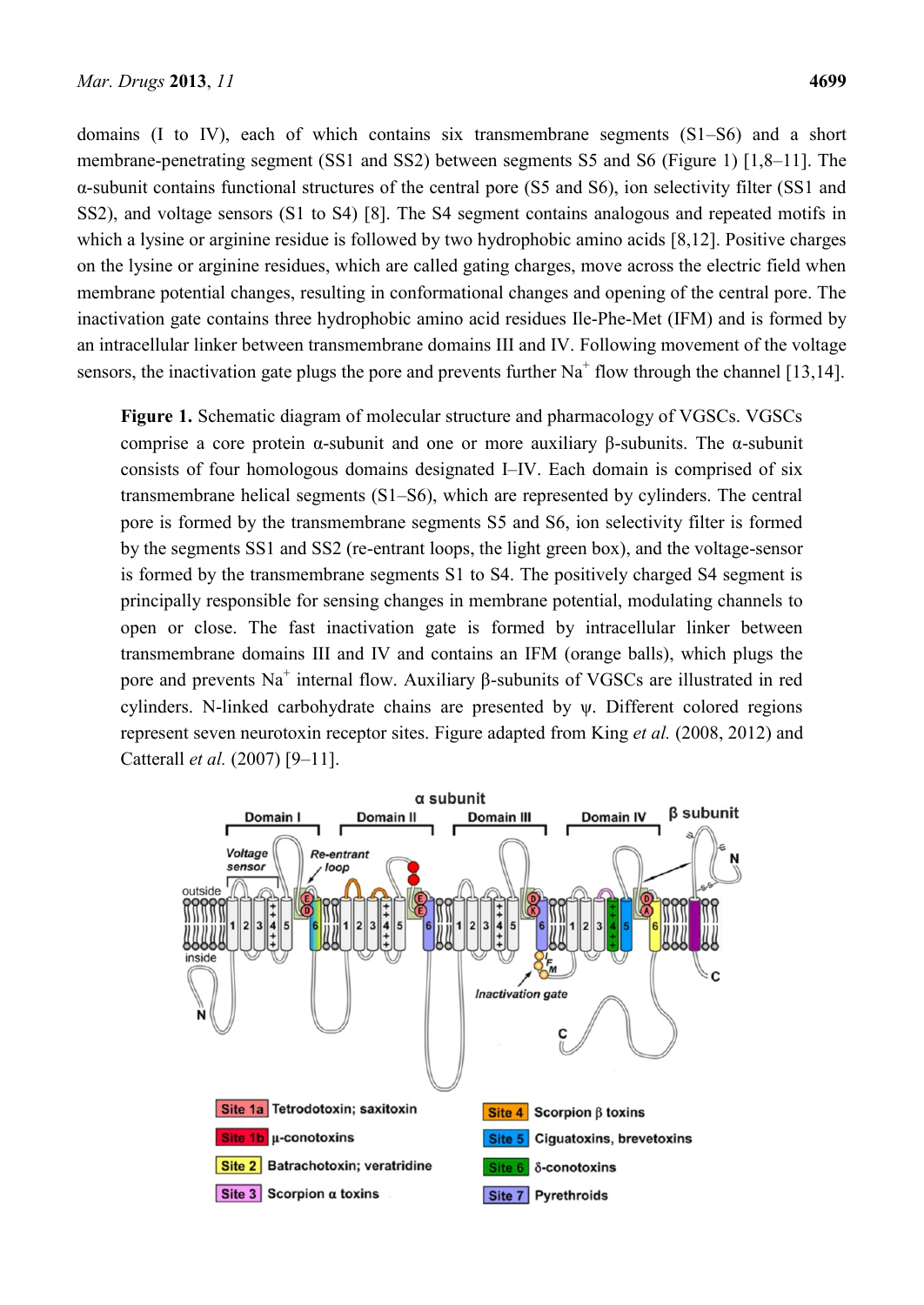In mammalian cells, four auxiliary β-subunits (β<sub>1</sub>–β<sub>4</sub>; genes, *SCN1B–SCN4B*) have been identified up to now. The β-subunit consists of four domains including an extracellular *N*-terminal signal peptide, an immunoglobulin domain, a transmembrane domain, and an intracellular *C*-terminal domain [7]. Studies conducted on co-expression of α- and β-subunits have demonstrated that β-subunits modulate the kinetics and voltage-dependence of the opening and closing (gating) of the channel. More recently, β-subunits have also been reported to modulate cell adhesion and migration [7,15].

In mammalian cells, nine isoforms of VGSCs (Nav1.1–Nav1.9) have been identified and functionally expressed (Table 1) [2,16,17]. The nine isoforms are more than 50% identical in amino acid sequence in transmembrane and extracellular domains. Among the nine isoforms, Nav1.1–1.4, Nav1.6, and Nav1.7 are blocked by nanomolar concentrations of tetrodotoxin (TTX), a guanidinium toxin selectively targeting on VGSCs and generally being used as the agent to classify VGSCs, and, hence, categorized as TTX-sensitive (TTX-S) [18,19], while Nav1.5, Nav1.8, and Nav1.9 are resistant to micromolar or higher concentrations of TTX and are generally categorized as TTX-resistant (TTX-R). The nine VGSC isoforms have different tissue distributions [20]. Nav1.1–1.3 and Nav1.6 are mainly distributed in central nervous system (CNS), Nav1.7, Nav1.8, and Nav1.9 are highly expressed in peripheral nervous system (PNS), and Nav1.4 and 1.5 are selectively expressed in adult skeletal and heart muscles, respectively. Five isoforms of VGSCs, Nav1.1 and Nav1.6–1.9 are found to be expressed in dorsal root ganglion neurones. In addition to the nine isoforms, a potential tenth isoform (Nax) has been identified. It shows approximately 50% identity to the Nav1 subfamily of VGSCs. However, Nax exhibits key structural differences in functionally important regions of the voltage sensor and the inactivation gate. In addition, Nax expressed in heterologous cells is not functionally active, suggesting that Nax may not function as a VGSC.

A variety of toxins and drugs have been found to act on VGSCs. These compounds provide invaluable pharmacological tools for the investigation of VGSCs. The mechanisms of action of these agents have been studied by site-directed mutagenesis, binding studies and electrophysiological methods [1,9]. Based on their functional effects and receptor binding sites, neurotoxins targeting VGSCs are generally classified into three groups: (1) Pore-blocking toxins such as TTX, saxitoxin (STX), and  $\mu$ -conotoxins, which block Na<sup>+</sup> conductance via binding to the outer mouth of the pore (site 1); (2) toxins which bind to intramembrane receptor site 2 (e.g., veratridine, batrachotoxin, and grayanotoxin), or 5 (e.g., brevetoxin and ciguatoxin) in the activated state of channels, or site 7 (e.g., pyrethrins), resulting in persistent activation and negative shift in voltage-dependency of activation; (3) toxins which bind to extracellular receptor site 3 (e.g.,  $\alpha$ -scorpion toxins, sea-anemone toxins, and spider toxins) or 4 (e.g., β-scorpion toxins and spider toxins), resulting in delayed inactivation and shift in voltage-dependency of activation, respectively. Conotoxin-TxVIA binding to receptor site 6 produces the same physiological effects on  $Na<sup>+</sup>$  currents as toxins binding to receptor site 3, though the binding of conotoxin-TxVIA is voltage-independent. Both, sites 6 and 3 are allosteric binding sites [1,21].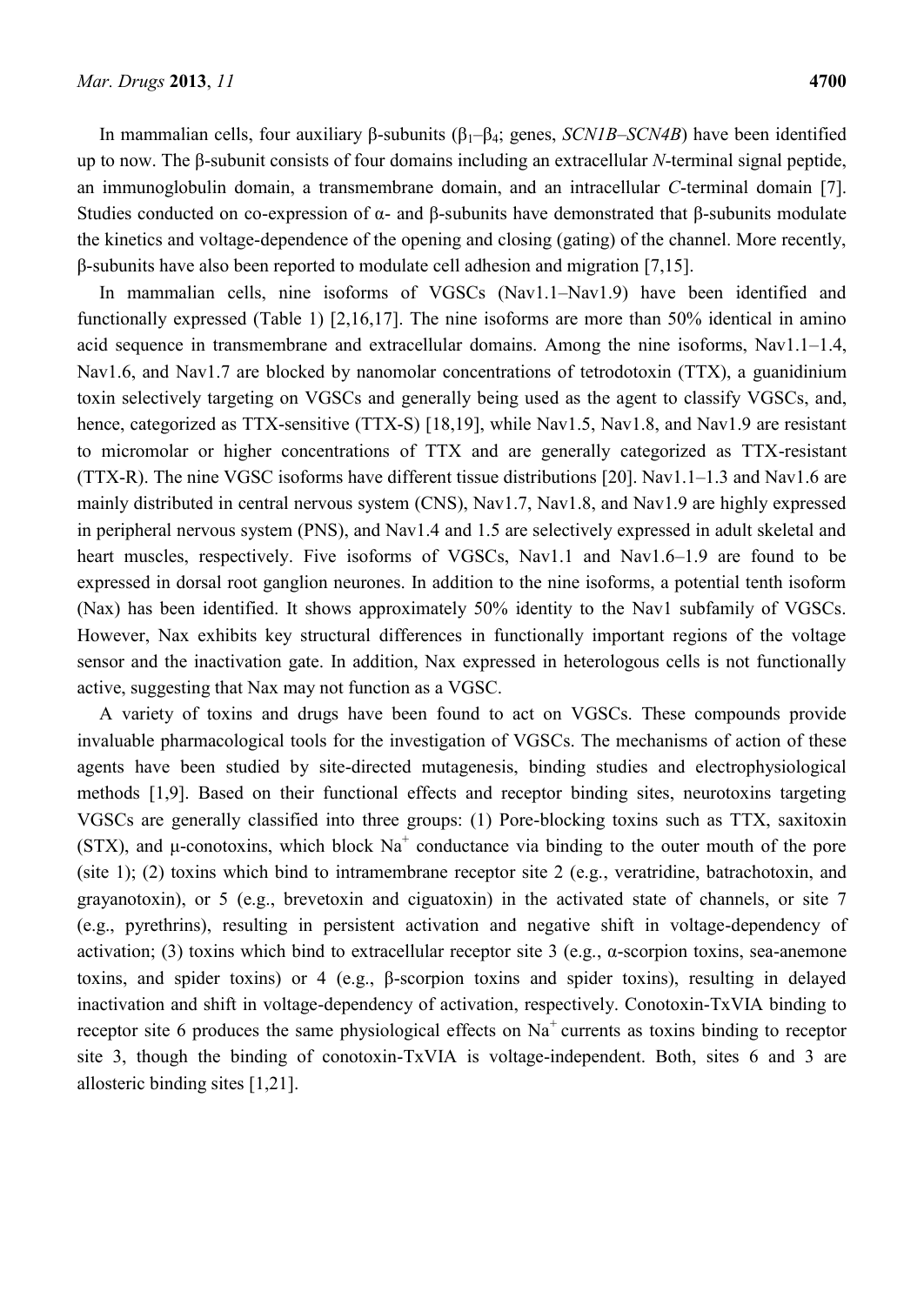| α-Subunits          | Gene             | Chromosomal<br>Location1 <sup>+</sup> | TTX-<br>$S/R$ ** | Predominant                               | <b>Expression</b> in<br>DRG *** | <b>Effect of Mutation</b>                                         |
|---------------------|------------------|---------------------------------------|------------------|-------------------------------------------|---------------------------------|-------------------------------------------------------------------|
|                     | Symbol           |                                       |                  | Location                                  |                                 |                                                                   |
| Na <sub>v</sub> 1.1 | <b>SCN1A</b>     | M:2<br>H:2q24                         | S                | CNS, PNS                                  | $^{+++}$                        | Epilepsy                                                          |
| Na <sub>v</sub> 1.2 | SCN2A            | M:2<br>$H:2q23-24$                    | S                | <b>CNS</b>                                | $\boldsymbol{+}$                | Epilepsy                                                          |
| Na <sub>v</sub> 1.3 | SCN3A            | M:2<br>H:2q24                         | S                | CNS (embryonic)                           | upregulated<br>after axotomy    | None reported                                                     |
| Na <sub>v</sub> 1.4 | SCN4A            | M:11<br>H:17q23-25                    | S                | skeletal muscle                           |                                 | Myotonia, periodic<br>paralysis                                   |
| Na <sub>v</sub> 1.5 | SCN5A            | M:9<br>H:3p21                         | ${\bf R}$        | heart muscle                              |                                 | Long-QT, Brugada<br>syndrome, Progressive<br>familial heart block |
| Na <sub>v</sub> 1.6 | SCN8A            | M:15<br>H:12q13                       | S                | CNS, PNS, glia<br>nodes of Ranvier        | $^{+++}$                        | Cerebellar atrophy                                                |
| Na <sub>v</sub> 1.7 | SCN9A            | M:2<br>H:2q24                         | S                | PNS Schwann cell                          | $+++$                           | Increased and decreased<br>pain sensitivity                       |
| Na <sub>v</sub> 1.8 | SCN10A           | M:9<br>H:3p22-24                      | $\mathbb{R}$     | PNS (sensory<br>neurons)                  | $^{+++}$                        | None reported                                                     |
| Na <sub>v</sub> 1.9 | <b>SCN11A</b>    | M:9<br>H:3p21-24                      | ${\bf R}$        | <b>PNS</b>                                | $^{+++}$                        | None reported                                                     |
| Na <sub>x</sub>     | SCN6A<br>(SCN7A) | M:2<br>$H:2q21-23$                    | ${\bf R}$        | heart, uterus, glia,<br>PNS smooth muscle | $\! + \!\!\!\!$                 |                                                                   |

**Table 1.** Properties of the  $\alpha$ -subunit of voltage-gated sodium channels (VGSCs) [2,16,17].

♦ M: mouse, H: human. ♦♦ S: sensitive, R: resistant. ♦♦♦ +++: rich, +: present, −: absent. TTX: tetrodotoxin, DRG: dorsal root ganglion.

# **2. Shellfish Toxins**

Shellfish toxins are a variety of potent toxic secondary metabolites primarily produced by prokaryotic cyanobacteria in both marine and fresh water ecosystems and eukaryotic dinoflagellates in marine water [22–26]. Many novel shellfish toxins have been reported in the last two decades [27–29]. In recent decades, dinoflagellates, cyanobacteria, and other algae have been causing harmful algal blooms (HABs) in many regions of the world with increasing frequency and global distribution owing to human activities and water eutrophication [30–32]. Some HAB species produce potent toxins, which are bioaccumulated in shellfish such as clams, oysters, whelks, mussels, conch, coquinas, and other filter-feeding molluscs via the food web [29]. Low concentrations of shellfish toxins usually produce no significantly adverse effects on shellfish, marine ecosystem, or humans. However, blooms of HAB species may result in accumulation of high concentrations of shellfish toxins in seafood, which could be fatally harmful to humans and cause a sharp downturn in seafood trade [29–32].

Shellfish toxins show diversity in structures and biological activities. Most shellfish toxins are neurotoxins which block nerve impulses via targeting specific receptors including voltage-gated  $Na<sup>+</sup>$ , K<sup>+</sup>, and Ca<sup>2+</sup> channels, specific nicotinic acetylcholine receptor (nAChR) subtypes, and Na<sup>+</sup>-K<sup>+</sup> ATPase [33–37]. Consumption of shellfish toxin-contaminated seafood causes four major seafood-poisoning syndromes: paralytic shellfish poisoning, neurotoxic shellfish poisoning, amnesic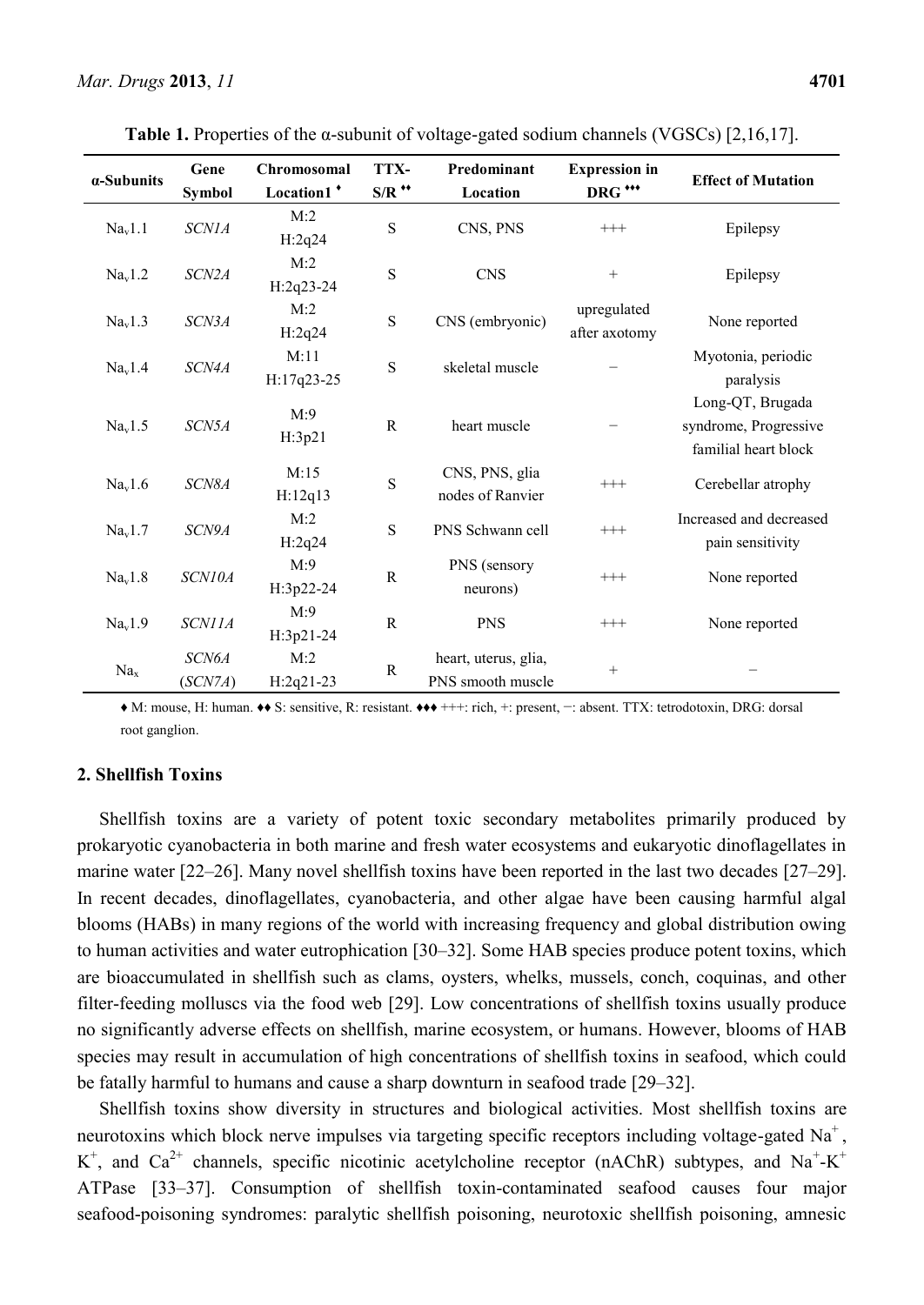shellfish poisoning, and diarrheic shellfish poisoning [27]. Since STX, the first and best-known member of paralytic shellfish toxins (PSTs), was discovered in 1957, 57 STX analogs have been reported to date [38,39]. STX, and analogs, selectively targeting VGSCs are valuable tool compounds for structure and function investigation of VGSCs [40,41]. More importantly, STX as a VGSC blocker prolongs the duration of anesthesia when combined with other local anesthetics [42]. Its analog gonyautoxin displays therapeutic potential in treatment of chronic anal fissure and chronic tension-type headache [43,44]. This review article provides an overview of chemistry, structure and bioactivity of shellfish toxins acting on VGSCs. Both widely known toxins (e.g., saxitoxins, gonyuantoxins, and brevetoxins) and recently discovered toxins (e.g., crossbyanols, hoiamide A and B, and Palmyramide A) are reviewed. We also provide a brief discussion on the pharmaceutical potential of shellfish toxins.

## *2.1. STX*

STX and its analogs are highly potent neurotoxins known as PSTs. PSTs are produced by marine dinoflagellates and several fresh water species of cyanobacteria [22–24,27]. In the marine ecology, three species of dinoflagellate produce STXs, belonging to the genera *Alexandrium*, *Pyrodinium* and *Gymnodinium*, while five filamentous species of cyanobacteria in freshwater environment, including *Anabaena circinalis*, *Aphanizomenon* sp., *Aphanizomenon gracile*, *Cylindrospermopsis raciborskii*, and *Lyngbya wollei*, have been reported to produce STXs. Blooms of these toxic species have generated lethal impact on marine and freshwater ecosystems and humans, causing paralytic shellfish poisoning in humans, mass deaths of fish, birds, and other native animals and livestock, and contamination of freshwater resources [45–49].

Among marine neurotoxins, STX is one of the most toxic and the most harmful to humans, which usually causes paralytic shellfish poisoning (PSP). Inadvertent ingestion of STX or its analogs quickly causes symptoms of poisoning within 30 min, including a tingling or burning sensation in the lips, tongue, and throat, and facial numbness. Additional symptoms may include perspiration, diarrhea, and vomiting [50–52]. In cases of acute and severe poisoning, numbness may quickly spread to the neck and extremities, and symptoms may further develop to muscular weakness, loss of motor coordination, and, eventually, paralysis. Serious neurological symptoms may culminate in respiratory arrest, cardiovascular shock, and death [53]. The lethal oral dosage in human is 1–4 mg/person, depending on the physiological condition and gender of the victim [27,51]. There are currently no clinically approved antidotes to STX poisoning. Common treatments during early stages of PSP include removal of unabsorbed toxins with activated charcoal and artificial respiration. The half-life of STX in human is approximately 90 min. Survival opportunity significantly increases after 12 h from initial exposure [52,54]. STX and its analogs differ significantly in toxicity, with *N*-sulfo-carbamoyl derivatives being 10- to 100-fold less potent than the carbamate analogs [51,55]. STX and its analogs may potentially be used as biochemical weapons and have been listed as Schedule 1 chemical intoxicants by the Organization for the Prohibition of Chemical Weapons (OPCW). Their manufacture, use, transfers, and reuses are hence strictly regulated by OPCW [27].

STX was first isolated in pure form from Alaskan butter clam, *Saxidomus gigangteus* in 1957 [39]. However, its crystal structure was not determined until 1975 due to the difficulty in finding the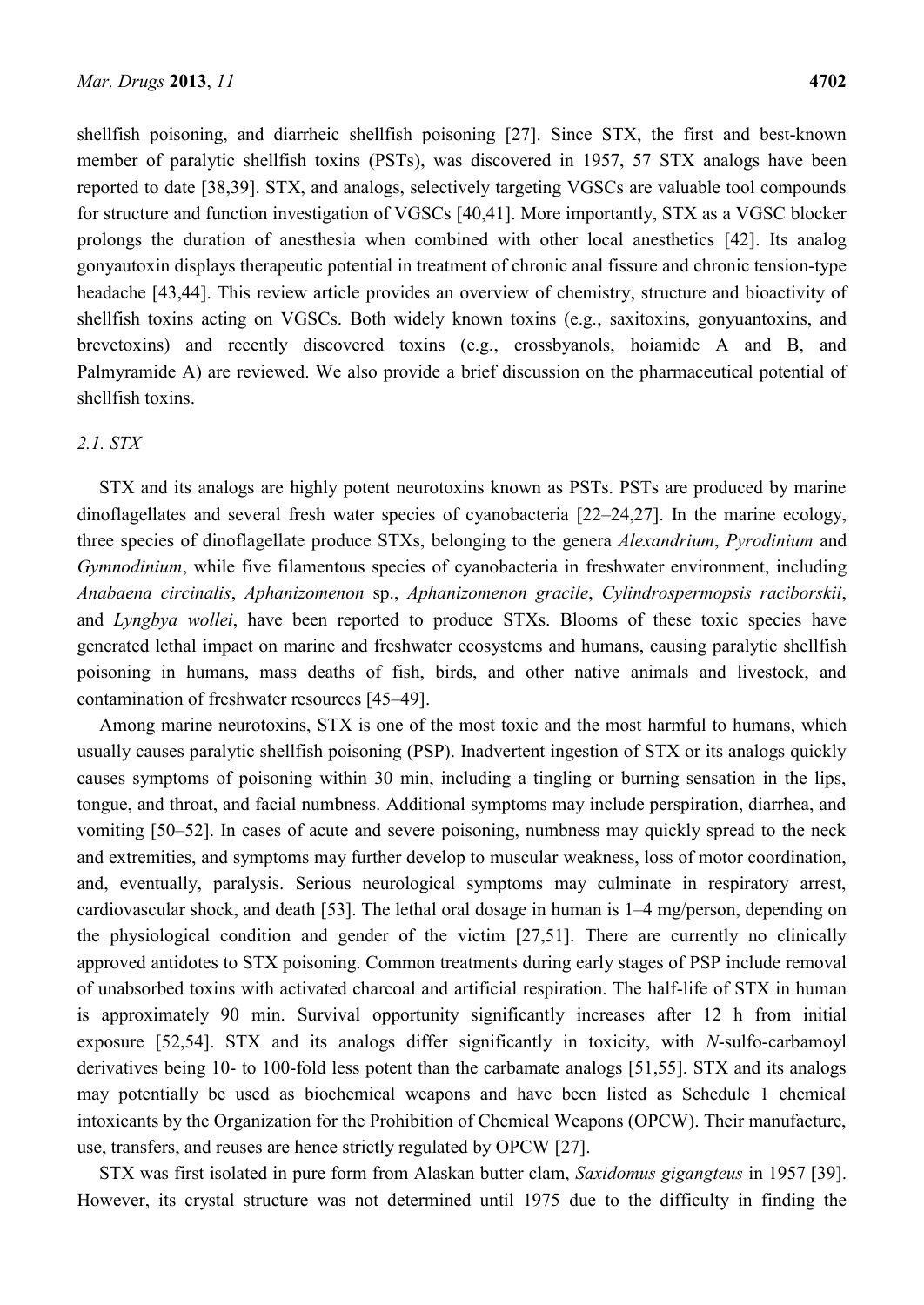appropriate crystallization condition [56,57]. STX  $(C_{10}H_{17}N_7O_4$ , MW: 299 Da) is a heat-stable and water-soluble neurotoxic alkaloid. The core structure of STX and its analogs is a trialkyl tetrahydropurine, with the  $NH<sub>2</sub>$  groups at positions 2 and 8 forming the two permanent guanidinium moieties [57–60]. STX has two pKa values, 8.22 and 11.28, for the 1, 2, 3 and 7, 8, 9 guanidinium groups, respectively [58,61]. STX and its analogs can be divided into four structural categories based on variations in functional groups at four defined positions (Figure 2): (1) Carbamate toxins containing a carbamoyl group at the R1 position, such as STX, neo-saxitoxin, and gonyautoxins 1–6; (2) *N*-sulfocarbamoyl toxins, such as C1–C4; (3) decarbamoyl toxins; and (4) deoxydecarbamoyl toxins [27,62].

Figure 2. Structures and species of STX, and its analogs, produced by marine dinoflagellates. Figure adapted from Wang (2008) [27,62].

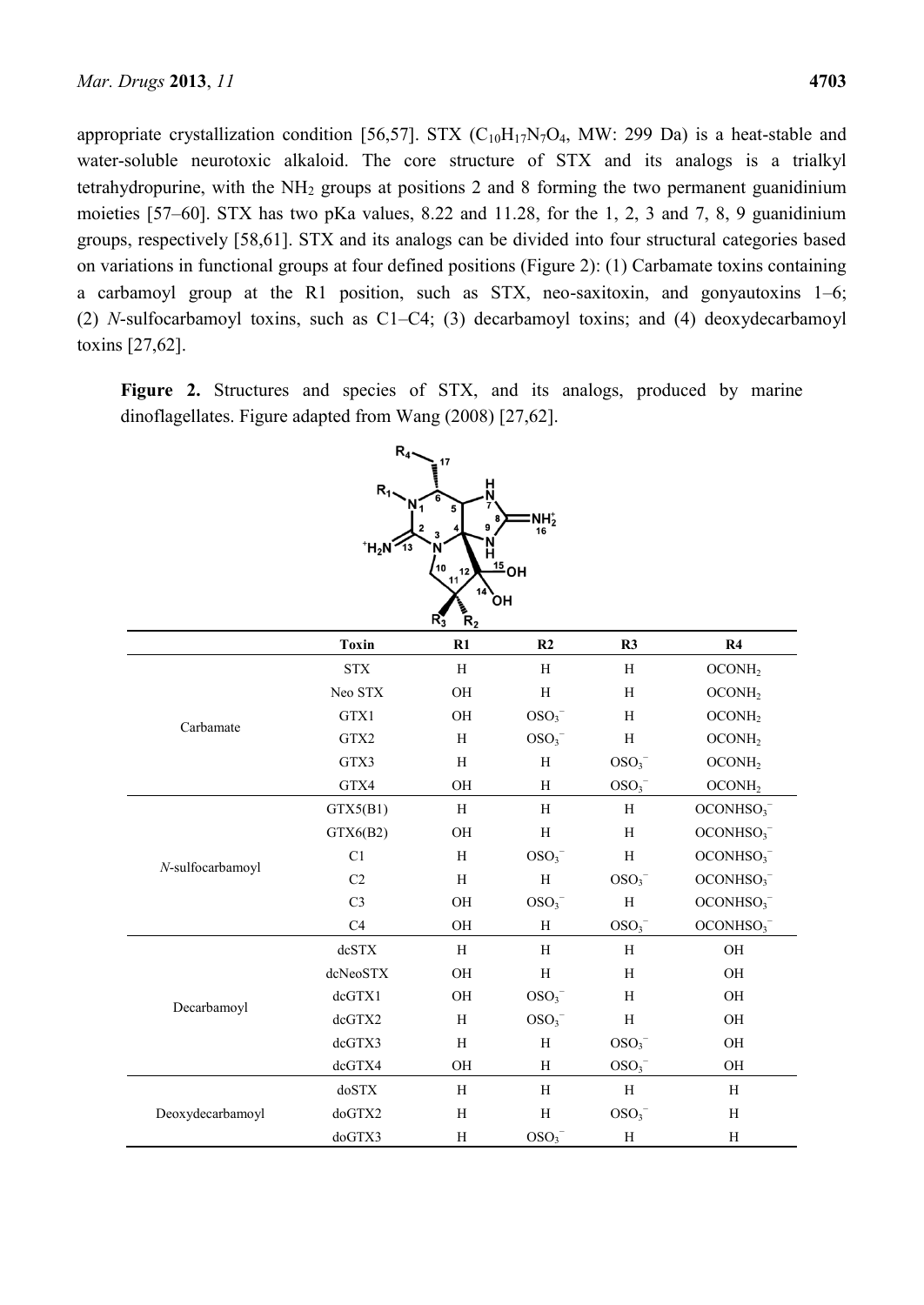STX was the first discovered and the most well known potent neurotoxin that selectively targets VGSCs besides TTX. STX binds to VGSCs with high affinity (Kd  $\sim$ 2 nM), resulting in blockade of muscle action potential and respiratory paralysis [27]. Three models have been proposed for the mechanisms of VGSC blockage by STX [27]. Hille *et al.* postulated a plugging model in 1975, in which STX penetrates the VGSC protein and binds at the bottom of the channel, forming an ion pair with an anionic site rather than deeply plugging the channel. Nonetheless, the plugging model is unsuitable for unfolded gonyautoxins owing to the lack of anticipated steric interactions [63]. Subsequently, Kao and Walker proposed another model in which the toxin molecule binds at the outside edge of the channel with the guanidinium group on top of the channel entrance [64]. Meanwhile, Shimizu proposed a third model called three-point binding model, in which two hydrogen bonds with the ketal OHs and ion pairing of the guanidinium group with an anionic site on the outside surface of the membrane are speculated [65]. However, all the three models did not explain the precise action mechanism of the blockage of VGSCs by STX on molecular level until the successful cloning of VGSCs and the subsequent identification of the binding site of STX in the channel.

In 1986, Numa and Noda reported the first successful cloning of VGSCs [66]. Later, Numa and coworkers pioneered using site-directed mutagenesis to investigate the binding site of STX in Nav1.2. Their results demonstrated that changing glutamic acid residue 387 to glutamine (E387Q) and mutations of charged amino acid residues of SS2 in the four domains strongly reduced binding sensitivity. STX was found to bind to Nav1.2 through electrostatic interactions between the 7, 8, 9-guanidinium moiety of STX and certain fixed amino acid residues in the lip of the channel pore [64,67]. These fixed amino acid residues are located in segment SS2 of the S6 transmembrane segment in all four domains, forming two rings that interact with the STX molecule [40,41]. The first ring contains D384 in domain I, E942 in domain II, K1423 in domain III, and A1714 in domain IV. The second ring contains E387 in domain I, E945 in domain II, M1425 in domain III, and D1717 in domain IV. Therefore, studies reported thus far demonstrate that STX blocks VGSCs through binding to receptor site 1 [40,41]. The specific binding mode enables STX to effectively block the inward flow of Na<sup>+</sup> into cell. More recently, Walker *et al.* reported a two amino acid variation of human Nav1.7, which results in dramatic differences in the binding affinity for STX; the two residues are Thr1398 and Ile1399 of domain III, which occur as Met and Asp in other VGSC isoforms, as the critical determinants of STX binding affinity. Their findings provide possibility that selective blockers of hNav1.7 could be designed around the site 1 for the uniqueness of its outer pore structure [68].

STX also binds to voltage-gated  $K^+$  and  $Ca^{2+}$  channels, however, the binding mode is different from that with VGSCs. STX modulates the gating of human  $K^+$  channels rather than directly blocking the pore through binding to extracellular sites of the channel [34]. For  $Ca^{2+}$  channels, STX was found to possibly bind to at sites located in the selectivity filter, resulting in incomplete blockage of the channel [35].

### *2.2. Brevetoxins*

In marine ecosystems, dinoflagellates produce two types of lipid soluble toxins that cause neurotoxic shellfish poisoning with lethal effects on marine life including fish, sea birds, and marine mammals [49,69–75]. Brevetoxins are known as neurotoxic shellfish toxins, and they are mainly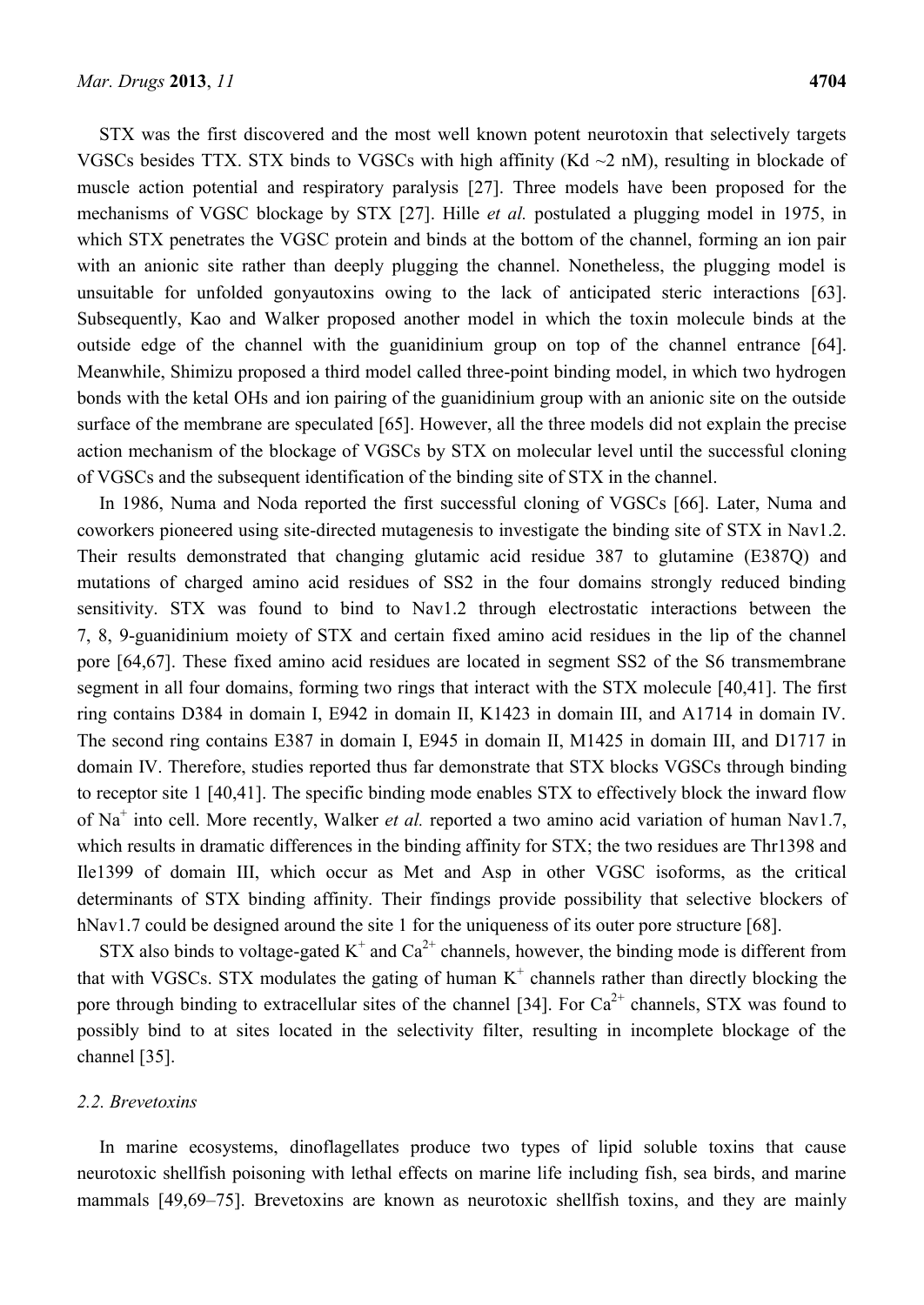produced by dinoflagellate *Kerenia brevis*. However, brevetoxins were also recently found in other genera: *Chatonella marina* such as *C. antiqua*, *Fibrocapsa japonica*, *Heterosigma akashiwo*, *K. mikimotoi*, *K. brevisulcata*, *K. selliformis*, and *K. papilionacea* [27,29,69,70,76–78]. Brevetoxins are a suite of ladder-like cyclic polyether compounds with two types of backbone structures, brevetoxin B backbone (type 1: PbTx-2, 3, 5, 6, 8, and 9) and brevetoxin A backbone (type 2: PbTx-1, 7, and 10) (Figure 3) [27,62].

**Figure 3.** Structures of brevetoxins from marine dinoflagellates [27,62].

 $\overline{a}$ 

| $H_3C_{\frac{\mu_{\nu_{\nu}}}{C}}$<br>$R_2$<br>CH <sub>30</sub> CH <sub>3</sub><br>CH <sub>3</sub><br>C<br>oH <sub>3</sub> C<br>CH,<br>o<br>$K_{\rm C}H_{\rm 3}$ |                |                   |                                       |                     |  |  |  |  |  |
|------------------------------------------------------------------------------------------------------------------------------------------------------------------|----------------|-------------------|---------------------------------------|---------------------|--|--|--|--|--|
| $R_1$ O<br>Type 1<br>brevetoxin B                                                                                                                                |                |                   |                                       |                     |  |  |  |  |  |
| $R_{2}$<br>o<br>$H_3C$<br>$\int_{s}^{C} H_3$<br>$H_3C$<br>$CH_{3n}$<br>Type 2<br>brevetoxin A                                                                    |                |                   |                                       |                     |  |  |  |  |  |
| <b>Toxin</b>                                                                                                                                                     | <b>Type</b>    | R1                | R <sub>2</sub>                        | <b>Nominal Mass</b> |  |  |  |  |  |
| $PbTx-1$                                                                                                                                                         | $\overline{2}$ | H                 | CH <sub>2</sub> CCH <sub>2</sub> )CHO | 866                 |  |  |  |  |  |
| $PbTx-2$                                                                                                                                                         | $\mathbf{1}$   | H                 | CH <sub>2</sub> CCH <sub>2</sub> )CHO | 894                 |  |  |  |  |  |
| $PbTx-3$                                                                                                                                                         | 1              | Η                 | $CH_2C(CH_2)CH_2OH$                   | 896                 |  |  |  |  |  |
| $PbTx-5$                                                                                                                                                         | 1              | COCH <sub>3</sub> | K-ring acetate PbTx-2                 | 936                 |  |  |  |  |  |
| $PbTx-6$                                                                                                                                                         | 1              | H                 | K-ring epoxide PbTx-2                 | 910                 |  |  |  |  |  |
| PbTx-7                                                                                                                                                           | $\overline{c}$ | H                 | $CH2CCH2)CH2OH$                       | 868                 |  |  |  |  |  |
| PbTx-8                                                                                                                                                           | $\mathbf{1}$   | H                 | CH <sub>2</sub> COCH <sub>2</sub> Cl  | 916                 |  |  |  |  |  |
| $PbTx-9$                                                                                                                                                         | 1              | H                 | $CH2CH(CH3)CH2OH$                     | 898                 |  |  |  |  |  |
| $PbTx-10$                                                                                                                                                        | $\overline{2}$ | H                 | $CH2CH(CH3)CH2OH$                     | 870                 |  |  |  |  |  |

The major symptoms of severe brevetoxin poisoning are paresthesia, nausea, abdominal pain, vertigo, ataxia, diarrhea, burning pain in the rectum, headache, and bradycardia. Brevetoxins may also cause respiratory irritation syndrome [79]. Brevetoxins are odorless, tasteless, and heat and acid stable, and, hence, not easily detectable in human food sources [27,29]. Of the ten brevetoxins identified so far, PbTx-3 was investigated more intensively compared with other ones. The  $LD_{50}$  of PbTx-3 in mice is 94 µg/kg body weight by intravenous injection, 170 µg/kg body weight by intraperitoneal injection, and 520 µg/kg body weight by oral administration, respectively [27,80]. Pathogenic dose of PbTx-3 in human is about 42–72 times larger than that in mice [27,80].

Brevetoxins inhibit the inactivation of TTX-S VGSCs through binding to site 5. Earlier investigations showed that brevetoxins activate VGSCs and lead to uncontrolled  $Na<sup>+</sup>$  influx into the cell [70]. Subsequent studies by Poli and co-workers using  $\int^3 H$ ]brevetoxin PbTx-3 as a specific probe revealed that PbTx-3 does not bind to any of the previously described sites and a new site of binding,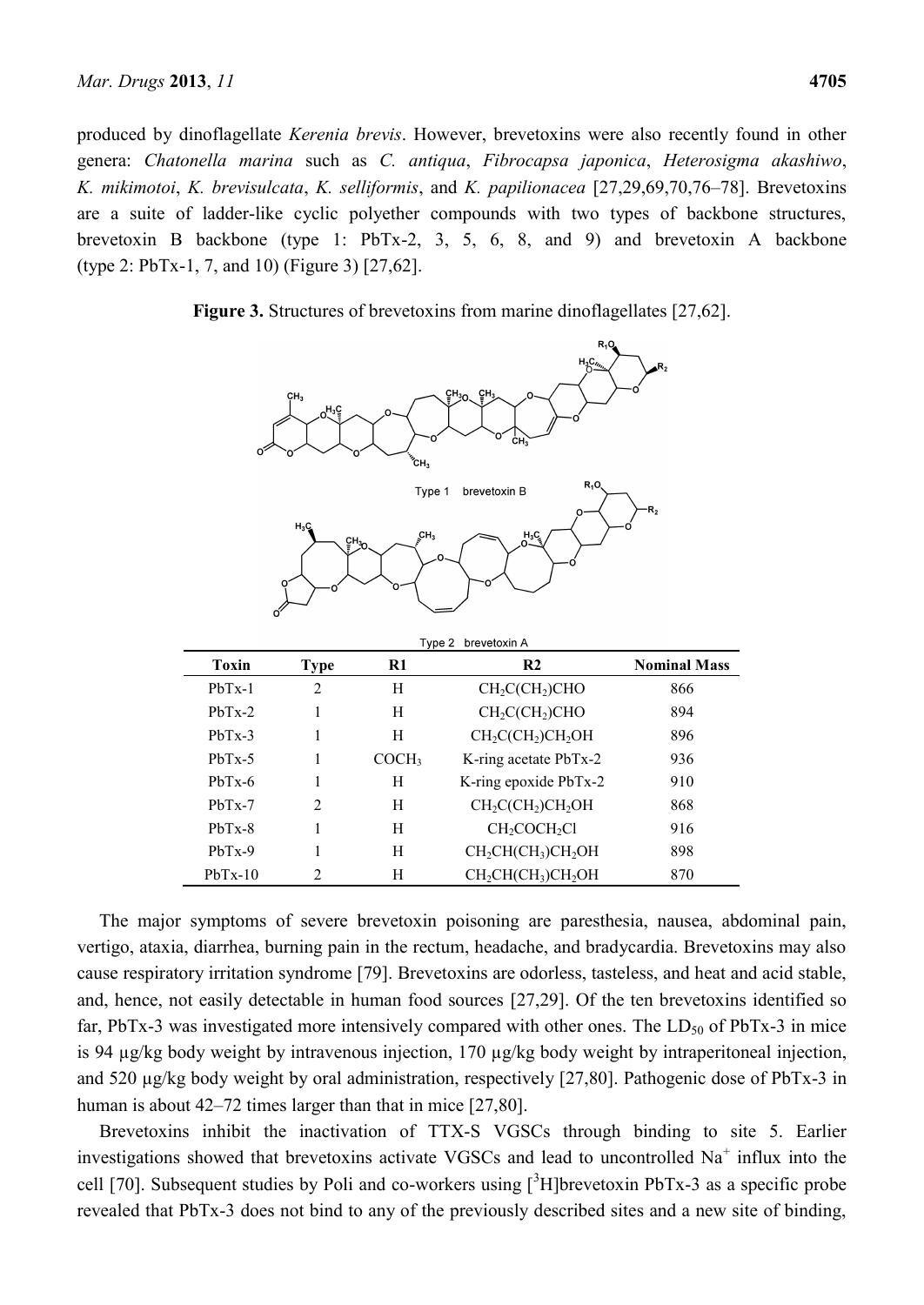site 5, was identified [72]. Later studies further confirmed that brevetoxins are site 5 toxins, interacting with the α-subunit of VGSCs in a "head-down" orientation in a 1:1 stoichiometry. Binding of brevetoxins to site 5 causes conformational changes in the channel, which lead to abnormal opening of the channel and inhibited channel inactivation, resulting in persistent channel activation, membrane depolarization,  $Na<sup>+</sup>$  current increment, and repetitive firing [27,81–84].

# *2.3. Antillatoxins*

Antillatoxin A ( $C_{28}H_{45}N_3O_5$ ;  $[M + H]^+$  at  $m/z$  504.3436) (Figure 4), a potent ichthyotoxin and cytotoxin, was first isolated from tropical marine cyanobacterium *Lyngbya majuscula* in Curaçao by Gerwick *et al.* [85]. It is a structurally unique cyclic lipopeptide composed of a tripeptide linked to a highly methylated lipid moiety via ester and amide bonds [85–87]. Antillatoxin A has been demonstrated to be one of the most ichthyotoxic metabolites isolated from marine algae up to now [85]. Blooms of *Lyngbya majuscula* have been associated with adverse effects on human health, including respiratory irritation, eye inflammation and severe contact dermatitis in exposed individuals [88].

**Figure 4.** Structures of antillatoxin A, antillatoxin B and kalkitoxin [85,89,90].



The earliest report about antillatoxin A provided information about its basic structure features including seven partial structures by 1D- and 2D-<sup>1</sup>H and <sup>13</sup>C NMR [85,91]. Yokokawa *et al.* reported the first successful total synthesis of (4*S*, 5*R*)-antillatoxin A and presented a proposed structure of antillatoxin A [92]. Later, Li *et al.* synthesized four different antillatoxin stereoisomers which are all likely C-4 and C-5 diastereomers, and identified possible stereochemistry of natural antillatoxin A through the study of the biological activities of the compound [87]. Total synthesis of antillatoxin A and its stereoisomers were explored and finally accomplished by Yokokawa and Shioiri (1998), Yokokawa *et al.* (1999, 2000), and Lee and Loh [86,92,93].

Antillatoxin A is one of the most ichthyotoxic metabolites as evaluated in the goldfish toxicity assay (LD<sub>50</sub>, 0.05 μg/mL; ED<sub>50</sub>, approximately 0.01 μg/mL) [85]. Berman *et al.* found that antillatoxin A showed concentration-dependent cytotoxicity to rat cerebellar granule cells with an  $LC_{50}$  value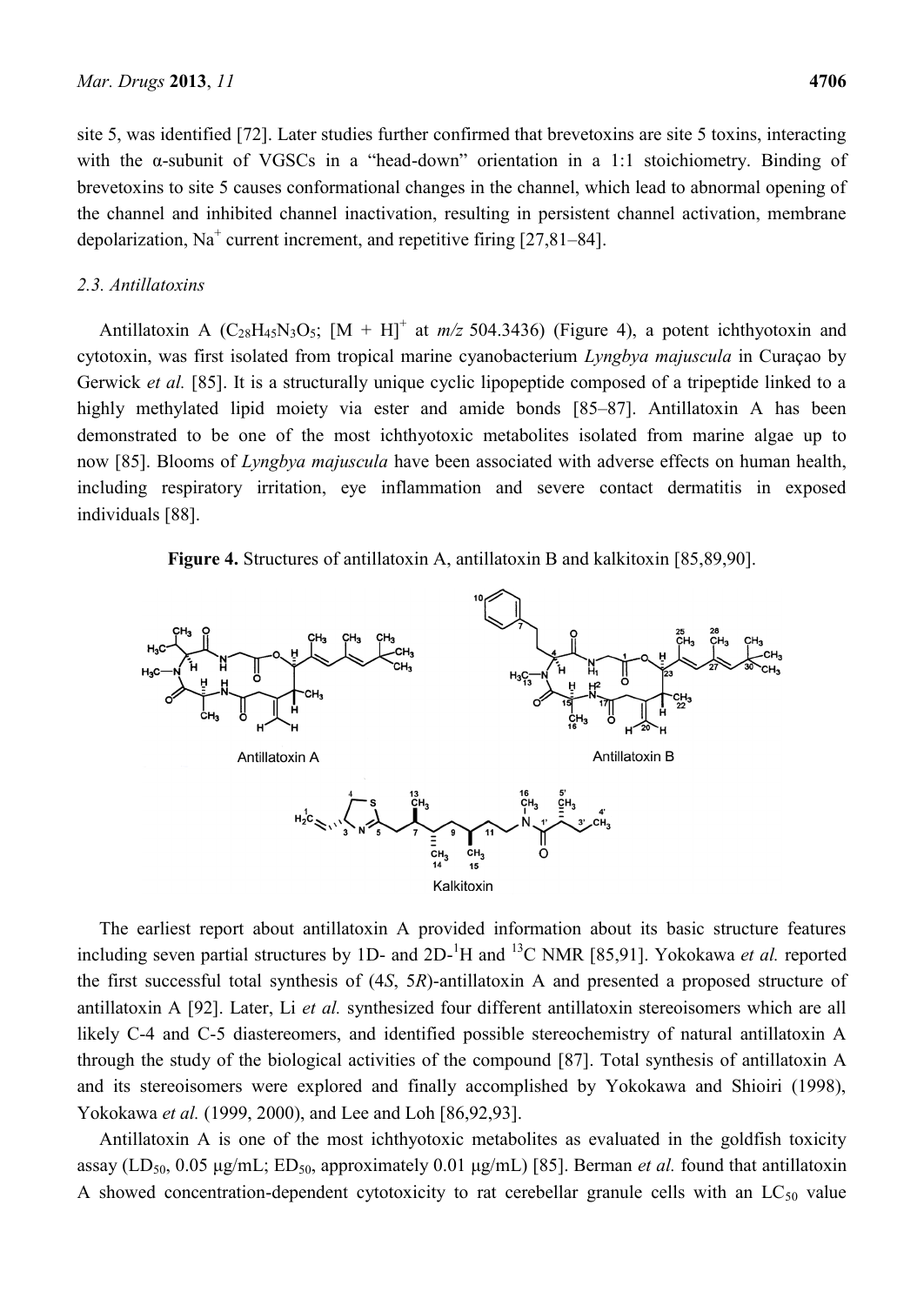of 20.1  $\pm$  6.4 nM [94]. Antillatoxin A has been demonstrated to be an activator of VGSCs, but its precise binding site on VGSCs remains unknown [95–98]. Li and co-authors reported that the rapid increase in intracellular  $Ca^{2+}$  produced by antillatoxin A was antagonized by TTX; Antillatoxin A allosterically enhanced the activity of  $[{}^3H]$ batrachotoxin ( $[{}^3H]$ BTX), a neurotoxin acting on site 2 of VGSCs; meanwhile, antillatoxin A in combination with brevetoxin produced a strong synergistic stimulation of [<sup>3</sup>H]BTX; furthermore, antillatoxin A enhanced Na<sup>+</sup> influx in cerebellar granule cells by acting on VGSCs [95]. Subsequently, Cao *et al.* reported that high concentrations of antillatoxin A increased intracellular Na<sup>+</sup> concentration, and this effect was abrogated by TTX [96]. Recently, the study from the same group proved that antillatoxin A was able to promote  $Na<sup>+</sup>$  influx in cells heterologously expressing rat Nav1.2, rat Nav1.4, or rat Nav1.5  $\alpha$ -subunits by using the Na<sup>+</sup> selective fluorescent dye, sodium-binding benzofuran isophthalate. They also found that potency of antillatoxin A on the three VGSC isoforms did not differ significantly and its efficacy was quite different from those of other VGSCs activators acting on sites 2 or 5 [98]. Taken together, these data demonstrate that antillatoxin A is an activator of VGSCs with unique pharmacological properties; decoding the molecular determinants and mechanism of action of antillatoxin A may provide further insight into gating mechanisms of VGSCs [98].

Antillatoxin B ( $C_{33}H_{48}N_3O_5$ ;  $[M + H]^+$  at  $m/z$  566.3596) (Figure 4), first isolated by Nogle *et al.* in 2001 from *Lyngbya majuscule* collected from Puerto Rico and the Dry Tortugas, is an *N*-methyl homophenylalanine homolog of antillatoxin A [89]. Similar to antillatoxin A, antillatoxin B activates VGSC expressed in mouse neuro-2a neuroblastoma cells  $(EC_{50}$  1.77  $\mu$ M) and shows strong ichthyotoxic activity ( $EC_{50}$  1  $\mu$ M). Antillatoxin B, however, is 10-fold less potent than antillatoxin A, indicating that the substitution at the *N*-methyl group is critical for compound potency [89].

# *2.4. Kalkitoxin*

Kalkitoxin (C<sub>21</sub>H<sub>38</sub>N<sub>2</sub>OS; [M + H]<sup>+</sup> at *m/z* 366.2696) (Figure 4), a thiazoline ring-containing lipopeptide, was first isolated by Wu in 1996 from organic extracts of *Lyngbya majuscula* collected in coasts of Curaçao using a brine shrimp toxicity guided assay. Later, Wu and coworkers reported its structure, synthesis, and biological properties [90]. In 2003, Nogle and Gerwick also reported the isolation of this potent neurotoxin from *Lyngbya majuscula* specimens collected in shallow waters off the coast of Puerto Rico [99]. Kalkitoxin is a valuable target for total synthesis for its interesting biological activities, intriguing structure, and scarcity in natural products. Wu *et al.* and White *et al.* successfully completed the total synthesis of  $(+)$ -kalkitoxin [90,100,101]. Recently, Umezawa and co-workers successfully synthesized kalkitoxin and its analogs and tested their biological activities using brine shrimp toxicity assay [102].

Natural kalkitoxin consists of a lipophilic chain, a 2, 4-disubstituted thiazoline, and an unsaturated  $CH_2=CH_2$  unit [90]. There are five asymmetric centers in kalkitoxin structure including a thiazoline ring and four methyl groups. The absolute stereochemistry of natural kalkitoxin was determined to be 3*R*, 7*R*, 8*S*, 10*S*, and 2′*R* by comparing the <sup>13</sup>C spectrum of the natural metabolite with those of synthesized compounds with all possible configurations. In 2004, White and coworkers published the full details of their work, which was a prerequisite for successful total synthesis of natural (+)-kalkitoxin [101].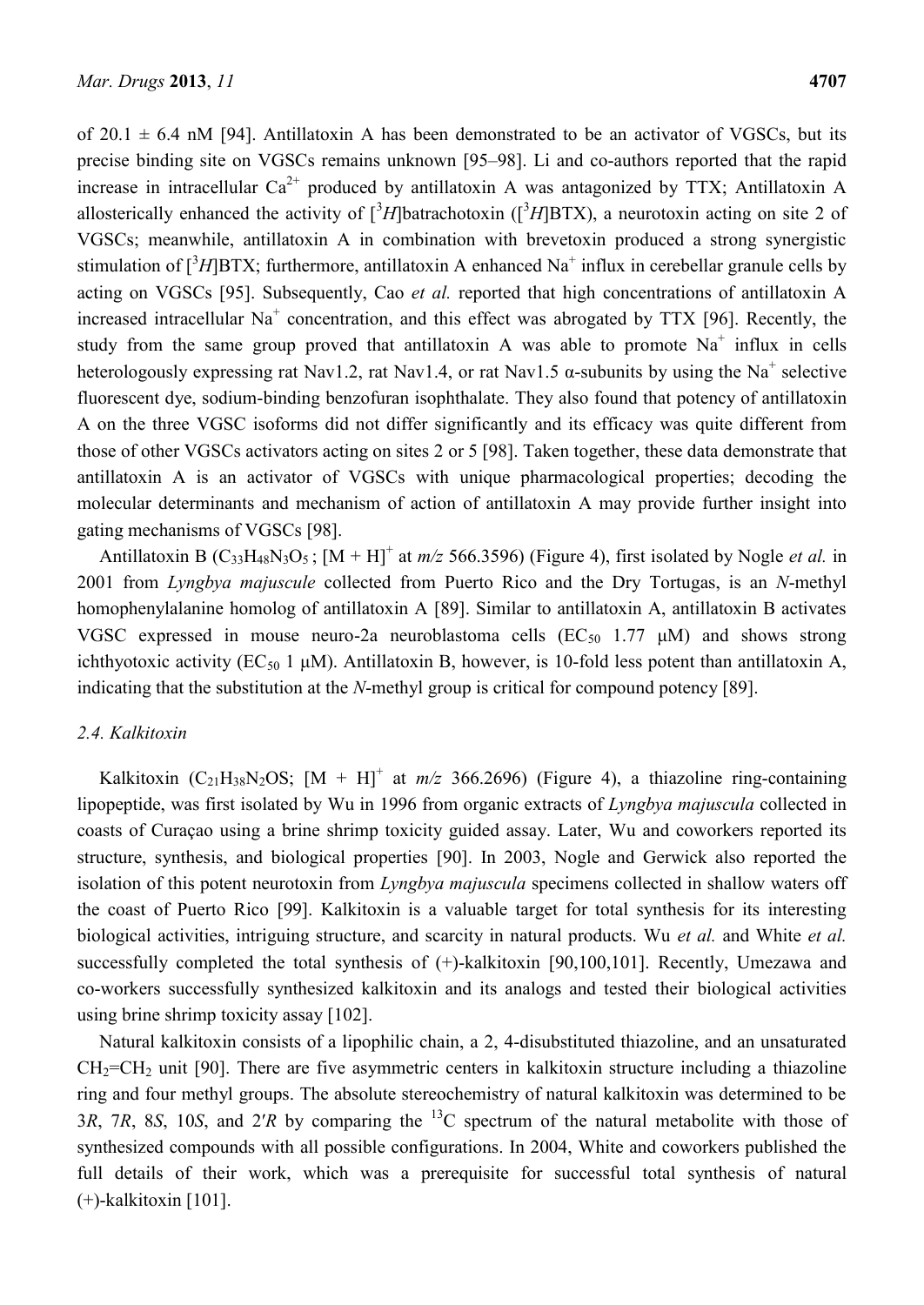In 2000, Wu *et al.* reported that natural (+)-kalkitoxin was strongly toxic to common goldfish (*Carassius auratus*, LC<sub>50</sub> 700 nM) and brine shrimp (*Artemia salina*, LC<sub>50</sub> 170 nM) [90]. Kalkitoxin also displayed extremely potent cytotoxicity  $(LC_{50} 3.86 \text{ nM})$  to primary cultures of rat neurons, which was antagonized by NMDA receptor antagonists dextrorphan and MK-801 [94]. (+)-Kalkitoxin and two synthetic precursors showed cytotoxicity to human colon cell line HCT-116, indicating that the thiazoline moiety of kalkitoxin is required for cytotoxicity [101].

Natural (+)-kalkitoxin is an antagonist of VGSCs. However, there have been few reports about its action mechanisms and binding site on VGSCs. Wu *et al.* demonstrated that kalkitoxin was a very potent blocker of VGSCs expressed in mouse neuro-2a cells  $(EC_{50}$  of kalkitoxin, 1 nM *vs.*  $EC_{50}$  of saxitoxin, 8 nM) [90]. In 2005, LePage *et al.* found that kalkitoxin interacted with VGSCs in cerebellar granule neurons (CGN) [103] and eliminated elevation of  $[Ca<sup>2+</sup>]$  induced by veratridine (a VGSCs activator) and neurotoxicity in CGN in a concentration-dependent manner ( $EC_{50}$  262.7 nM), providing indirect evidence that kalkitoxin may be a blocker of TTX-S VGSCs. Kalkitoxin showed no effect on basal binding of  $\int^3 H$ ]BTX to VGSCs, but it inhibited  $\int^3 H$ ]BTX binding to VGSCs in the presence of deltamethrin, a positive allosteric modulator of VGSCs. These results also suggest that kalkitoxin may be a blocker of VGSCs for that BTX binds to VGSCs only when the channel is in the open conformation [91,103].

#### *2.5. Jamaicamides*

Jamaicamides include jamaicamide A, B, and C. Jamaicamide A  $(C_{27}H_{37}O_4N_2ClBr$ ;  $[M + H]^+$  at *m/z* 567.1625) (Figure 5) is a novel and highly functionalized lipopeptide, containing an alkynyl bromide, a vinyl chloride, a β-methoxy eneone system, and a pyrrolinone ring [104]. It was first isolated from a dark green strain of *Lyngbya majuscula* (strain JHB) by Edwards *et al.* in 2004. Jamaicamide B  $(C_{27}H_{37}O_4N_2Cl)$  was first isolated as a pale yellow oil from the lipid extract of cultured *Lyngby majuscule* JHB and is slightly more polar than jamaicamide A. Jamaicamide C (C27H39O4N2Cl) was purified from the crude extract of cultured *Lyngby majuscule* JHB in very low yield (0.5%), and is slightly more hydrophobic than either jamaicamide A or B.



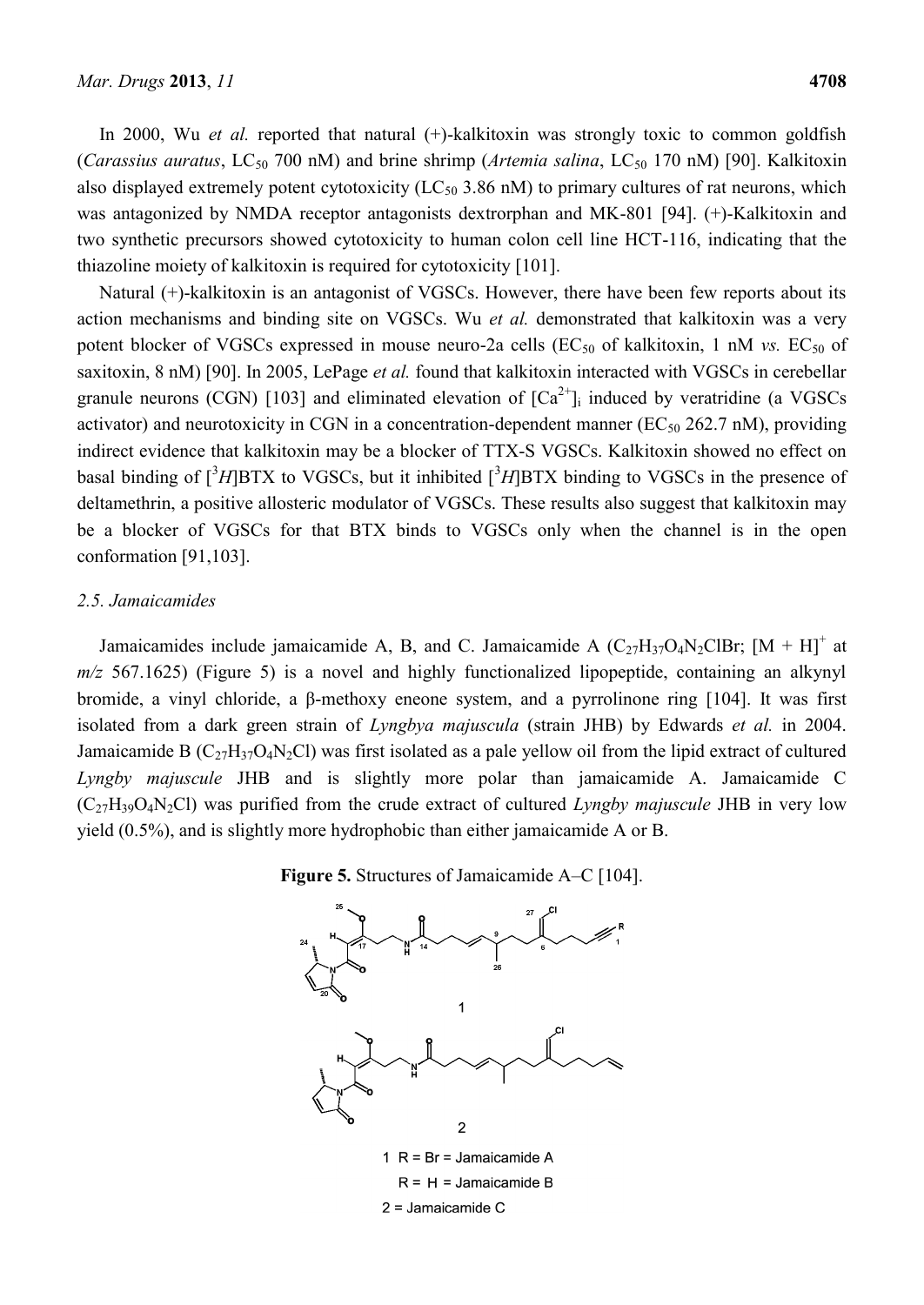The high-resolution fast atom bombardment mass spectrometry and isotope peak analyses of the structure of jamaicamide A highlighted the presence of a chlorine atom and a bromine atom in the molecule [104]. Its degree of unsaturation was calculated to be 10 from its molecular formula [104]. Similarly, jamaicamide B also has a degree of unsaturation of 10, with  $\rm{^1H}$  and  $\rm{^{13}C}$  resonances very close to those of jamaicamide A. The only difference is the lack of bromine signal in jamaicamide B, suggesting that jamaicamide B is the debromo analog of jamaicamide A. The molecular formula of jamaicamide C was determined to be  $C_{27}H_{39}O_4N_2Cl$  by the high-resolution fast atom bombardment mass spectrometry with a deduced degree of unsaturation of 9.  $\rm{^1H}$  and  $\rm{^{13}C}$  NMR data indicate that jamaicamide C has two additional hydrogen atoms compared with jamaicamide B. Recently, Graf *et al.* published the total synthesis of jamaicamide A [105].

Jamaicamides have potent ichthyotoxicity and cytotoxicity [104]. In a goldfish toxicity assay, jamaicamide B was the most active (100% lethality at 10.22 nmol after 90 min) followed by jamaicamide C (100% lethality at 20.36 nmol after 90 min), while jamaicamide A was the least active fish toxin (sublethal toxicity at 17.62 nmol after 90 min). In a brine shrimp toxicity assay, jamaicamide C was only modestly active (20.36 nmol, 25% lethality) while both jamaicamide A and B showed no significant toxicity. Moreover, jamaicamides A, B, and C exhibited similar cytotoxicity to both H-460 human lung cell line and Neuro-2a mouse neuroblastoma cell line ( $LC_{50} \sim 15 \mu M$ ).

Jamaicamides are also antagonists of VGSCs. Edwards and coworkers reported that jamaicamides A, B, and C at 5 μM all partially blocked VGSC activity with percent inhibition about half of that by saxitoxin at 0.15 μM using an antagonism cell bioassay [104]. In this assay, the ability of jamaicamides to antagonize the combined cytotoxic effects of ouabain (a plasma membrane  $Na^+$ -K<sup>+</sup> ATPase inhibitor) and veratridine on cerebellar granule neurons were examined, and the results were scored through visually noting morphology of a significant number of living cells [106].

#### *2.6. Crossbyanols*

Crossbyanols A–D are four heptabrominated polyphenolic ethers first isolated from marine cyanobacterium *Leptolyngbya crossbyana* collected at Honaunau reef off the island of Hawaii [107]. The periodic extensive blooms of *Leptolyngbya crossbyana* in Hawaii coral reefs cause significant damage to the subtending corals, generating serious concerns. Chemical investigation of bioactive secondary metabolites of *Leptolyngbya crossbyana* led to the discovery of crossbyanols. Crossbyanols have a branched oligomeric structure of polybrominated diphenyl ethers [107]. Crossbyanol A  $(C_{30}H_{15}^{79}Br_7O_6$ ,  $m/z$ : 1046.5044) possesses seven bromine atoms, three 1,2,4-trisubstituted phenyl rings, one 1,2,3,4-tetrasubstituted phenyl ring, and one 1,2,3,5-tetrasubstituted phenyl ring (Figure 6). Crossbyanol B  $(C_{30}H_{15}^{79}Br_7O_{12}S_2, m/z$ : 1182.4172) shows an isotope pattern similar to that of crossbyanol A with the presence of two additional sulfate groups. Interestingly, crossbyanol C and crossbyanol D showed identical molecular ion peaks at *m/z* values of 1102.4703 and 1102.4642 in negative-ion HRESIMS, suggesting that they share identical molecular formula of  $C_{30}H_{15}^{79}Br_7O_9S$ . Similarly, crossbyanol C and D contain the same five substructures with substitution patterns identical to that of crossbyanol A or B. In addition, crossbyanol C and D have one sulfate group and one hydroxyl group in their structures [107].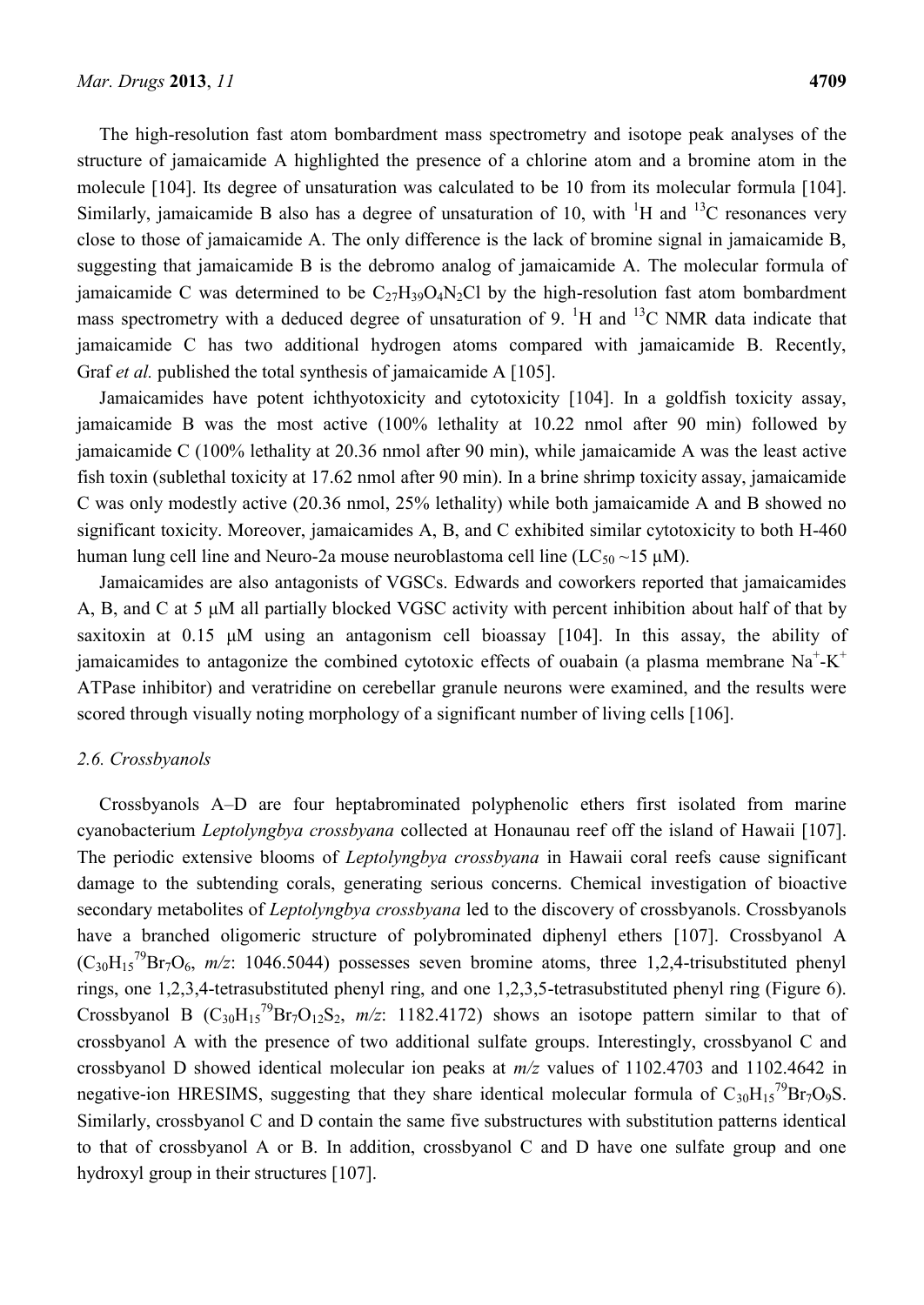**Figure 6.** Structures of crossbyanol A–D [107].



Among crossbyanols, crossbyanol A activates VGSCs expressed in neuro-2a mouse neuroblastoma cells, while crossbyanols B, C, and D do not [107]. However, how crossbyanol A activates VGSCs is largely unknown. Most studies on crossbyanols A–D are mainly about their antibacterial, ichthyotoxic, and cytotoxic activities [107]. Crossbyanol A has weak cytotoxicity against H-460 human lung cancer cells  $(IC_{50}$  30  $\mu$ g/mL). Crossbyanol B displays the most potent antibacterial activity (MIC value: 2.0–3.9 µg/mL) against methicillin-resistant *Staphylococcus aureus*. In addition, crossbyanol B is potently ichthyotoxic to brine shrimp with an  $IC_{50}$  value of 2.8  $\mu$ g/mL. However, crossbyanols C and D show no bioactivity in all these assays at the maximum test concentration of 20 µg/mL. The observation that crossbyanols A and B have quite different bioactivities in these assays suggests that the sulfation of crossbyanols is critical for potent biological activities in this structure class. It is not clear if VGSC stimulation activity of crossbyanol A correlates with its cytotoxicity [107].

#### *2.7. Hoiamides*

Hoiamides A–D are a new family of marine secondary metabolites. In 2009, the first member of hoiamides, hiamides A (C<sub>44</sub>H<sub>71</sub>N<sub>5</sub>O<sub>10</sub>S<sub>3</sub>, *m/z*: 926.4441) (Figure 7), was isolated from marine cyanobacteria *Lyngbya majuscula* and *Phormidium gracile* collected in Papua New Guinea [108]. Hoiamide A, a novel cyclic depsipeptide of a highly unusual structure, displays potent cytotoxicity and neurotoxicity [108]. In 2010, Gerwick *et al.* reported two additional compounds in the hoiamide family, the cyclic depsipeptide hoiamide B  $(C_{45}H_{73}N_5O_{10}S_3, m/z$ : 940.4584) and the linear lipopeptide hoiamide C (C<sub>37</sub>H<sub>62</sub>N<sub>4</sub>O<sub>7</sub>S<sub>3</sub>, *m/z*: 770.3775), which were purified from two different collections of marine cyanobacteria obtained in Papua New Guinea, respectively [109]. The fourth member, hoiamide D (C35H58N4O7S3, *m*/*z*: 743.3535) was isolated from cyanobacterium *Symploca* sp. collected in Kape Point, Papua New Guinea [110].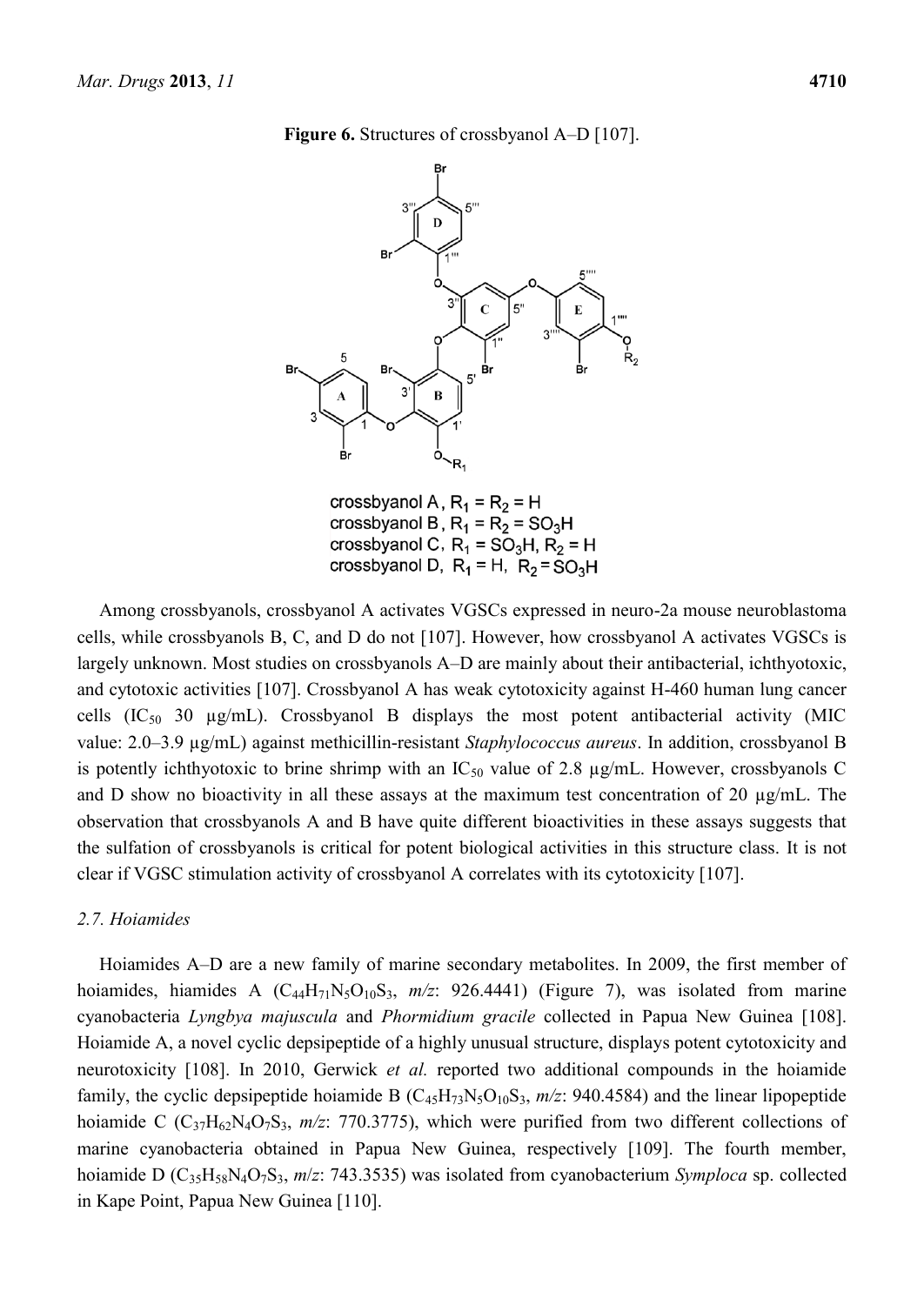**Figure 7.** Structures of hoiamide A–D [108–110].



The hoiamides A–D are a new class of cyanobacterial compounds featuring a triheterocylic system likely derived from a mixed peptide-polyketide biogenetic origin. The hoiamides are composed of a peptidic segment with an acetated and *S*-adenosyl methionine modified isoleucine moiety, a central triheterocyclic core comprised of two α-methylated thiazolines and one thiazole, and a highly oxygenated and methylated C-15 polyketide substructure [108,109]. Particularly, hoiamide A and B are cyclic while hoiamide C and D are linear. Moreover, hoiamide C may be an extraction byproduct of hoiamide D given the utilization of ethanol in the isolation and storage of the biological material [109]. The unique structures and bioactivities of hoiamides elicited extensive exploration of its synthesis and biological functions. Recently, Wang and coauthors disclosed the first successfully total synthesis of hoiamide C, which was accomplished by using a highly efficient convergent approach [111].

Hoiamide A shows modest cytotoxicity against H460 human lung adenocarcinoma and neuro-2a mouse neuroblastoma cells with  $IC_{50}$  values of 11.2  $\mu$ M and 2.1  $\mu$ M, respectively [109]. Hoiamide B displays low cytotoxicity against H460 with an  $IC_{50}$  value of 8.3  $\mu$ M, but shows no inhibition of neuro-2a neuroblastoma cells, indicating that replacing the Hiva residue in hiamide A by a Hmpa residue in hiamide B remarkably decreases cytotoxicity for neuro-2a [109]. Moreover, the linear analog hoiamide C shows no significant inhibitory activity for either H460 or neuro-2a cell line, suggesting that the macrocyclic ring and the hydrogen bond donors at C-3, C-13, and C-37 positions in 1 and 2 are important structural features for the bioactivity of hoiamides [109].

Among hoiamides A–D, hoiamide A and B are site 2 activators of VGSCs. Hoiamide A produces a rapid and concentration-dependent elevation of  $[Na^+]$ ; with an EC<sub>50</sub> value of 2.31  $\mu$ M in neocortical neurons and TTX antagonizes hoiamide A-induced [Na<sup>+</sup>]<sub>i</sub> elevation [108]. In comparison, BTX, another site 2 agonist of VGSCs, causes a rapid and concentration-dependent elevation of neuronal [Na<sup>+</sup>]<sub>i</sub> with an EC<sub>50</sub> value of 11.4 nM. BTX induce the maximum elevation of [Na<sup>+</sup>]<sub>i</sub> at concentrations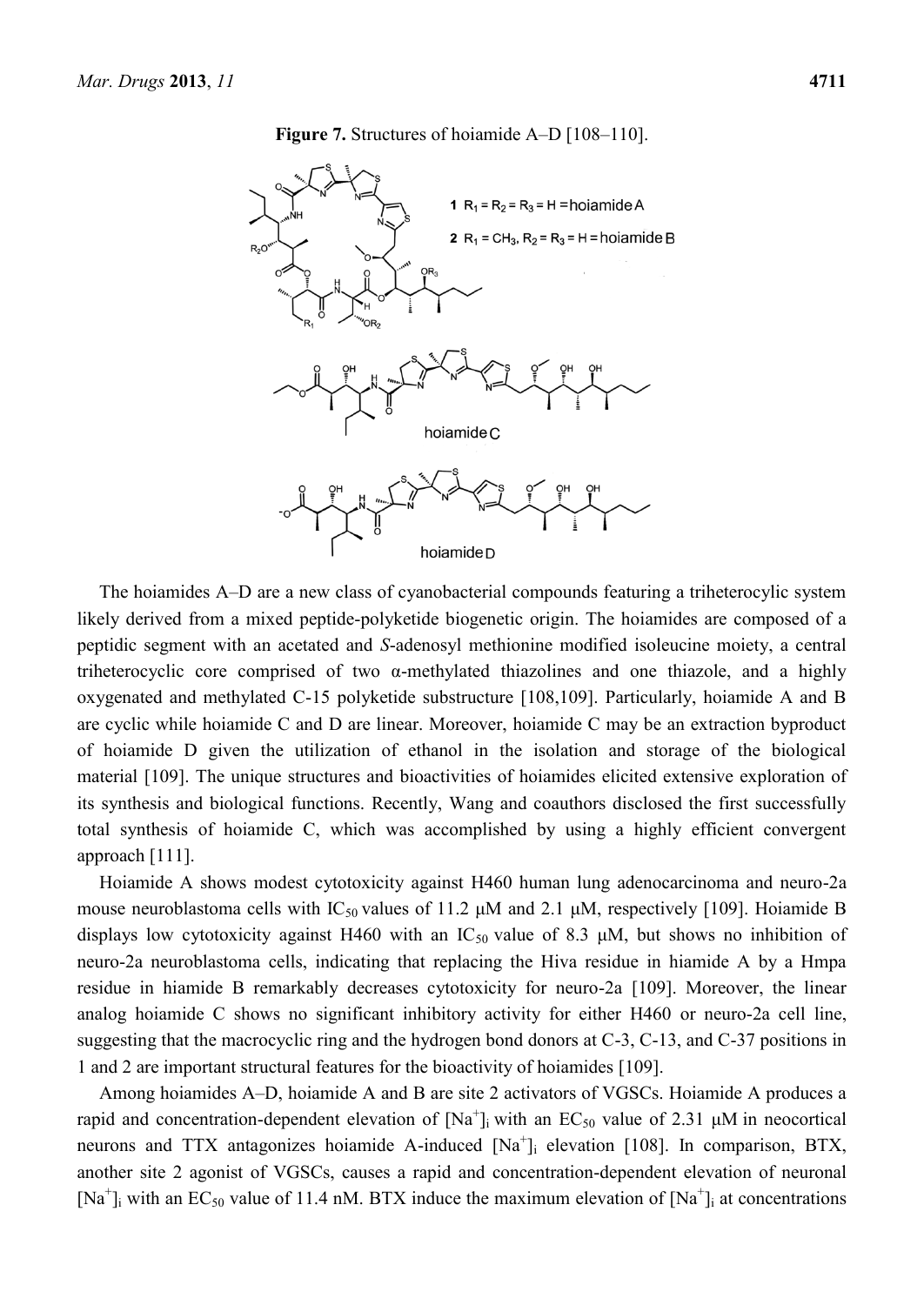greater than 60 mM, whereas the maximal response for hoiamide A was less than 20 mM [108]. Moreover, hoiamide A inhibits the specific binding of  $[{}^{3}H$ BTX A and 20-a-benzoate ( $[{}^{3}H$ BTX) to neurotoxin site 2 on VGSCs in neocortical neurons, providing direct evidence that hoiamide A is an agonist of VGSCs through interacting with the neurotoxin site 2 [108]. In addition, deltamethrin, an agonist binding to a site distinct from sites 1–6 and allosterically coupled to sites 2, 3, and 5, enhances hoiamide A-induced elevation of  $[Na^+]$ ; in neocortical neurons, which is in agreement with the binding of hoiamide A to neurotoxin site 2 [108]. Similar to hoiamide A, hoiamide B stimulates  $Na<sup>+</sup>$  influx with an  $EC_{50}$  value of 3.9  $\mu$ M in mouse neocortical neurons. Considering the structural similarity between hoiamide A and B, it is plausible to speculate that hoiamide B is also a site 2 activator of VGSCs [109].

#### *2.8. Palmyrolide A*

Palmyrolide A  $(C_{20}H_{36}O_3N, m/z: 338.2690)$  (Figure 8) is a novel neuroactive macrolide that features a rare *N*-methyl enamide and *t*-butyl branch [112]. In 2010, Gerwick and co-workers reported the isolation, structure determination, and biological activity of palmyrolide A. It was isolated from a cyanobacterial assemblage of *Leptolyngbya* cf and *Oscillatoria* spp. collected in the Northern Pacific at Palmyra Atoll [113]. Palmyrolide A displays interesting bioactivities including VGSC blockage and  $Ca<sup>2+</sup>$  oscillation inhibition [113]. Its unique structure has attracted attentions of many researchers. In 2012, Maio and coworkers reported the first total synthesis of (+)-ent-palmyrolide A and the first asymmetric total synthesis, along with the absolute configurations of products they obtained [114,115]. Meanwhile, Brimble and coworkers accomplished a total synthesis of the initially reported and the revised structures [116]. In 2013, Reddy *et al.* disclosed the shortest synthetic route for (+)-palmyrolide A and produced (−)-*cis*-palmyrolide A for the first time by modifying Maio's macrocyclization conditions [112].

#### **Figure 8.** Structures of palmyrolide A [112].



Gerwick and coauthors demonstrated that palmyrolide A acts on VGSCs in neuro-2a cells [113]. Palmyrolide A suppresses veratridine- and ouabain-induced  $Na<sup>+</sup>$  overload and shows cytotoxicity with an IC<sub>50</sub> value of 5.2 µM [113]. Moreover, palmyrolide A significantly inhibits Ca<sup>2+</sup> oscillations in murine cerebrocortical neurons with an average  $IC_{50}$  value of 3.7  $\mu$ M (2.29–5.98  $\mu$ M, 95% CI), although it is not cytotoxic when tested against H-460 human lung adenocarcinoma cells up to 20 µM [113]. These results indicate that palmyrolide A may be a suitable probe for pharmacological study of VGSCs.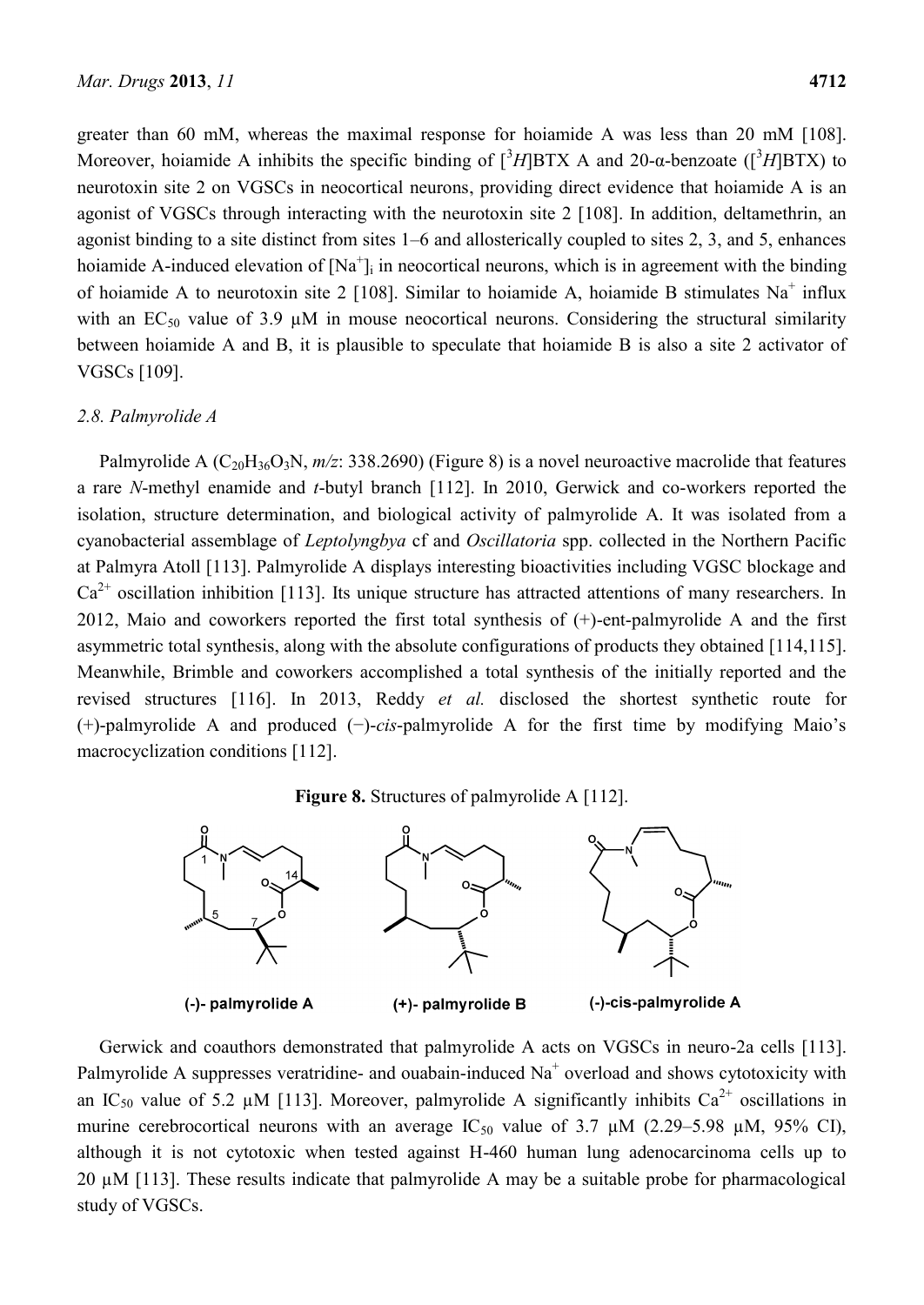#### *2.9. Palmyramide A*

Palmyramide A (C<sub>36</sub>H<sub>53</sub>N<sub>3</sub>O<sub>9</sub>, *m/z*: 672.3852) (Figure 9), a novel cyclic depsipeptide, was purified by Gerwick *et al.* in 2010 from a consortium of cyanobacteria and red algae collected at Palmyra Atoll [117]. The cyclic depsipeptide is composed of three amino acids and three hydroxyl acids in an unusual arrangement. Among the three hydroxyl acids, 2,2-dimethyl-3-hydroxyhexanoic acid (Dmhha) is the most unusual which has only been reported previously in guineamides E and F [118]. The planar structure of palmyramide A was determined by 1D and 2D NMR studies and mass spectrometry.





Palmyramide A is a VGSC blocker. It inhibits veratridine- and ouabain-induced  $Na<sup>+</sup>$  overload in cerebrocortical neurons with an IC<sub>50</sub> value of 17.2  $\mu$ M. In addition, palmyramide A displays modest cytotoxic activities against cancer cells, inhibiting H-460 human lung carcinoma cells with an  $IC_{50}$ value of 39.7  $\mu$ M [117].

#### **3. Pharmaceutical Potential of Shellfish Toxins**

The past two decades witnessed a boom in reports of secondary metabolites purified from marine and freshwater algae, among which shellfish toxins have drawn considerable attention for their structural diversity and biological activities. Particularly, the activities of shellfish toxins on VGSCs have attracted significant interest in biomedical research to explore the therapeutic potential of these compounds. Selective ion channel blockers have proved to be effective analgesics. Ziconotide (trade name Prialt<sup>®</sup>), a synthetic version of  $\omega$ -conotoxin MVIIA, which selectively blocks N-type voltage-gated  $Ca^{2+}$  channels, reduces chronic pain in spinal cord injury and became the first marine natural product approved for pain management by the US Food and Drug Administration in 2004 [119–122]. Advances in biomedical research in recent years have demonstrated that VGSCs are involved in pain management. Loss-of-function mutations of Nav1.7 cause a complete absence of pain sensation in patients [123,124] while gain-of-function mutations lead to painful neuropathies [125,126]. In 2008, Lewis *et al.* demonstrated that MrVIB (μO-conotoxin) produced significant analgesic effects in neuropathic and inflammatory pain by selectively blocking Nav1.8, a VGSC specifically expressed in sensory neurons [127]. Shellfish toxins may represent a novel class of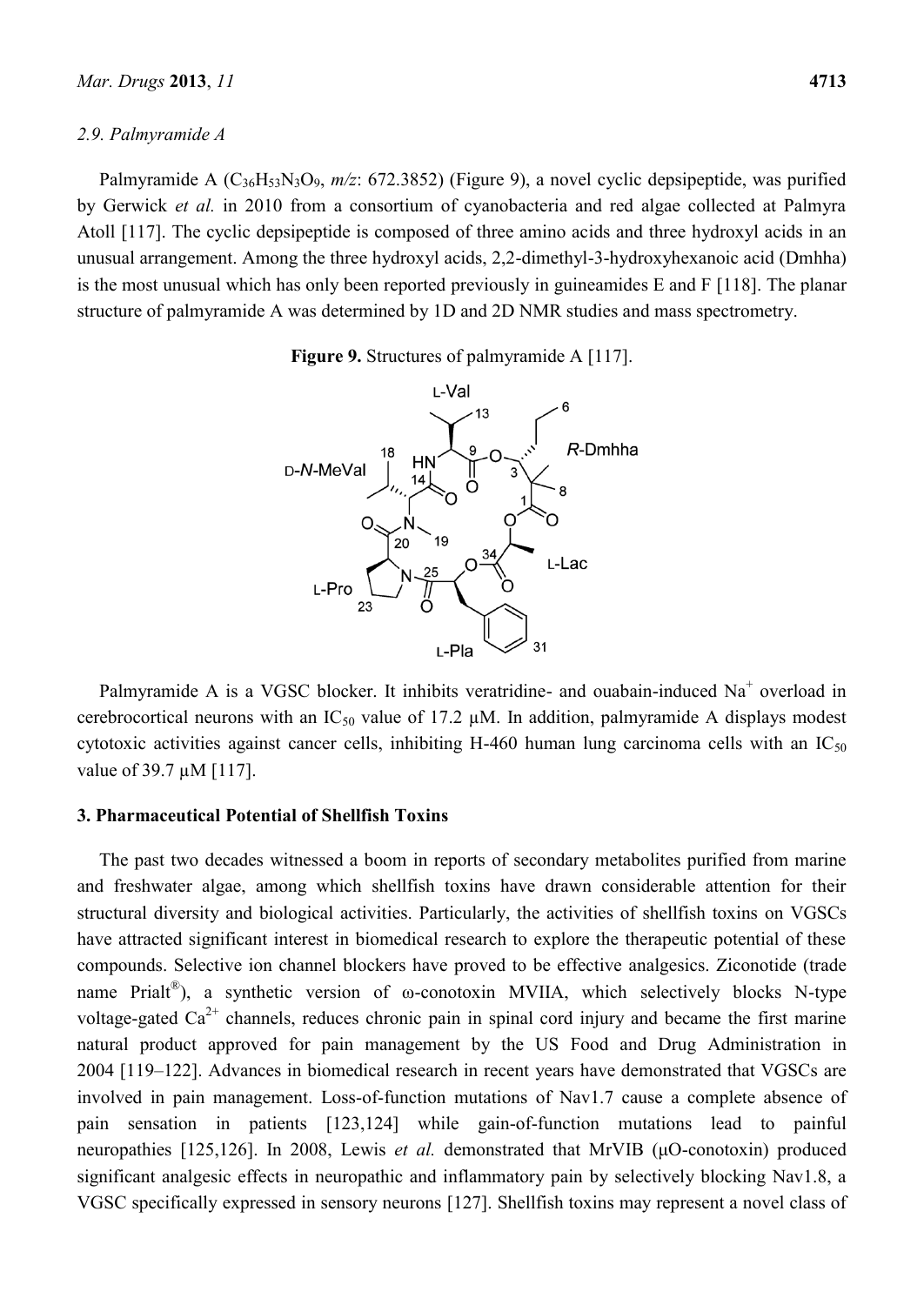analgesics through regulation of VGSCs activity. We hereby discuss the pharmacological potential of shellfish toxins with a focus on STX and its analogs.

 $STX$  and its analogs selectively target VGSCs and block  $Na<sup>+</sup>$  currents via binding to site 1 with nanomolar affinity, leading to inhibition of nerve impulses, which may result in paralytic shellfish poisoning. Meanwhile, they also have significant potential as extraordinary anesthetics and analgesics. The therapeutic potential of STX as a highly selective and long lasting blocker of nerve conduction was recognized as early as 1975. However, its innate systematic toxicity has hampered its clinical development. Recent advances in drug delivery techniques may provide new strategies to facilitate the clinical development of STX. Recently, Kohane reported liposomal formulations for a mixture of STX, bupivacaine, and dexamethasone, which delivered prolonged duration of local anesthesia with minimal systemic toxicity [128]. The formulated mixture produced sciatic nerve blockade lasting up to 7.5 days in male Sprague–Dawley rats. Systemic toxicity was only observed with high loadings of dexamethasone, which caused increased release of liposomal STX. Mild myotoxicity occurred only in formulations containing bupivacaine. There was no nerve injury on Epon-embedded sections or up-regulation of the four genes associated with nerve injury in the dorsal root ganglia. The authors thus concluded that controlled release of STX and similar compounds is capable of providing prolonged nerve blockage with minimal systemic and local toxicity [128].

Gonyautoxins display remarkable therapeutic effects in treatment of pain caused by anal fissures. In 2004, Garrido *et al.* reported that gonyautoxin 2/3 epimers effectively reduced anal tone when injected into anal sphincter of healthy adults [129]. In this study, gonyautoxin 2/3 epimers were administered by local infiltration in the anal internal sphincter in healthy adult volunteers, and the beneficial effects were evaluated by anoscopy, electromyography, and anorectal manometry before and after toxin application. Gonyautoxin administration significantly decreased anal maximal voluntary contraction pressure, produced immediate relaxation, and brought statistically decrease in anal tone  $(P < 0.001)$ . Later, Garrido *et al.* reported effective treatment of chronic anal fissure with repeated gonyautoxin injection. Gonyautoxin 100 units was intrasphincterically injected and infiltrated to 23 chronic anal fissure patients every four days. Anorectal pressure was recorded before and four minutes after each infiltration. Results showed that total remissions were achieved within 7–14 days with an average of  $8.2 \pm 2.4$  days. Importantly, no relapses or side effects were observed during a 10-month follow up study [43]. Currently gonyautoxin injections are being intensively exploited as a new therapy for pain management in anal fissure patients [130]. In addition, gonyautoxin by local infiltration has been shown to be a safe and effective treatment of chronic tension-type headache [44].

Taken together, shellfish toxins such as STX and gonyautoxins may provide a new rich source for development of novel pain therapies. In the past ten years, significant progress has been made in biosynthetic route elaboration and total synthesis of cyanobacterial toxins, such as STX. With more and more new members being identified, shellfish toxins may provide great opportunity for pharmaceutical discovery and development.

### **4. Conclusions**

Shellfish toxins exhibit novel and diverse structural features, intriguing biological activities, and significant pharmaceutical potential, which place them in the center of current studies of marine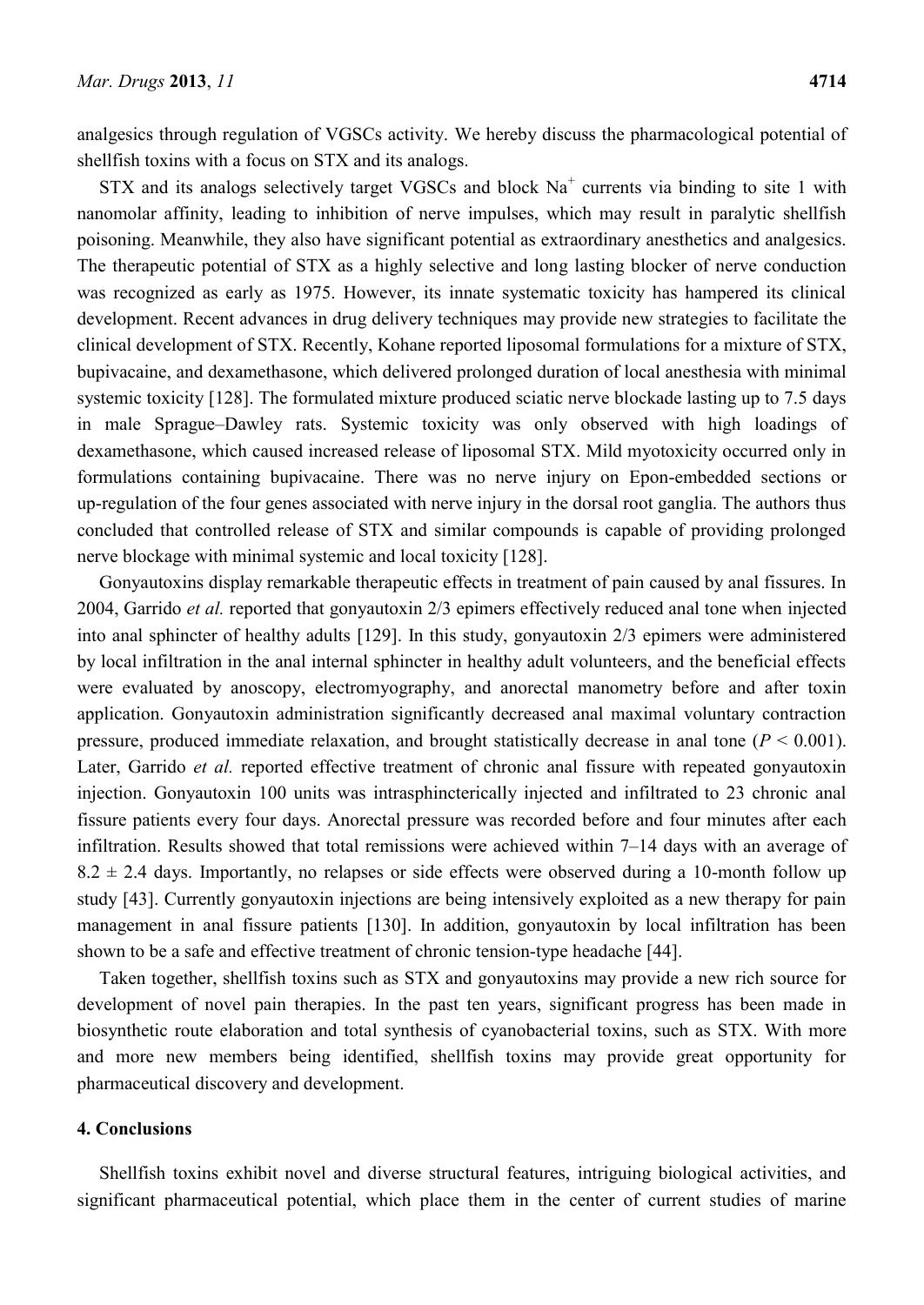natural products. Systematic and comprehensive investigation of structure–activity relationships of shellfish toxins enables the design and synthesis of toxins with improved properties. Shellfish toxins with desirable VGSC subtype selectivity combined with suitable delivery vehicles may deliver superior therapeutic benefits with minimal toxicity.

# **Acknowledgements**

This work was supported in part by the National Basic Research Program of China (973 Program), 2010CB529801 and 2012CB22305 and the National Science Foundation Projects, 31070699, 31170746 (to Z.L.).

# **Conflicts of Interest**

The authors declare no conflict of interest.

# **References**

- 1. Cestèle, S.; Catterall, W.A. Molecular mechanisms of neurotoxin action on voltage-gated sodium channels. *Biochimie* **2000**, *82*, 883–892.
- 2. Ogata, N.; Ohishi, Y. Molecular diversity of structure and function of the voltage-gated  $Na<sup>+</sup>$ channels. *Jpn. J. Pharmacol*. **2002**, *88*, 365–377.
- 3. Isom, L.L.; DeJongh, K.S.; Patton, D.E.; Reber, B.F.; Offord, X.J.; Charbonneau, H.; Walsh, K.; Goldin, A.L.; Catterall, W.A. Primary structure and functional expression of the  $\beta_1$  Subunit of the rat brain sodium channel. *Science* **1992**, *256*, 839–842.
- 4. Isom, L.L.; Ragsdale, D.S.; De Jongh, K.S.; Westenbroek, R.E.; Reber, B.F.; Scheuer, X.T.; Catterall, W.A. Structure and function of the  $\beta_2$  subunit of brain sodium channels, a transmembrane glycoprotein with a CAM motif. *Cell* **1995**, *83*, 433–442.
- 5. Morgan, K.; Stevens, E.B.; Shah, B.; Cox, P.J.; Dixon, A.K.; Lee, K.; Pinnock, R.D.; Hughes, J.; Richardson, P.J.; Mizuguchi, K.; Jackson, A.P.  $\beta_3$ : An additional auxiliary subunit of the voltage-sensitive sodium channel that modulates channel gating with distinct kinetics. *Proc. Natl. Acad. Sci. USA* **2000**, *97*, 2308–2313.
- 6. Aman, T.K.; Grieco-Calub, T.M.; Chen, C.; Rusconi, R.; Slat, E.A.; Isom, L.L.; Raman, I.M. Regulation of persistent Na current by interactions between β subunits of voltage-gated Na channels. *J. Neurosci.* **2009**, *29*, 2027–2042.
- 7. Patino, G.A.; Isom, L.L. Electrophysiology and beyond: multiple roles of Na<sup>+</sup>channel β subunits in development and disease. *Neurosci. Lett*. **2010**, *486*, 53–59.
- 8. Wang, J.; Yarov-Yarovoy, V.; Kahn, R.; Gordon, D.; Gurevitz, M.; Scheuer, M.; Catterall, W.A. Mapping the receptor site for  $\alpha$ -scorpion toxins on a Na<sup>+</sup> channel voltage sensor. *Proc. Natl. Acad. Sci. USA* **2011**, *108*, 15426–15431.
- 9. Klint, J.K.; Senff, S.; Rupasinghe, D.B.; Er, S.Y.; Herzig, V.; Nicholson, G.M.; King, G.F. Spider-venom peptides that target voltage-gated sodium channels: pharmacological tools and potential therapeutic leads. *Toxicon* **2012**, *60*, 478–491.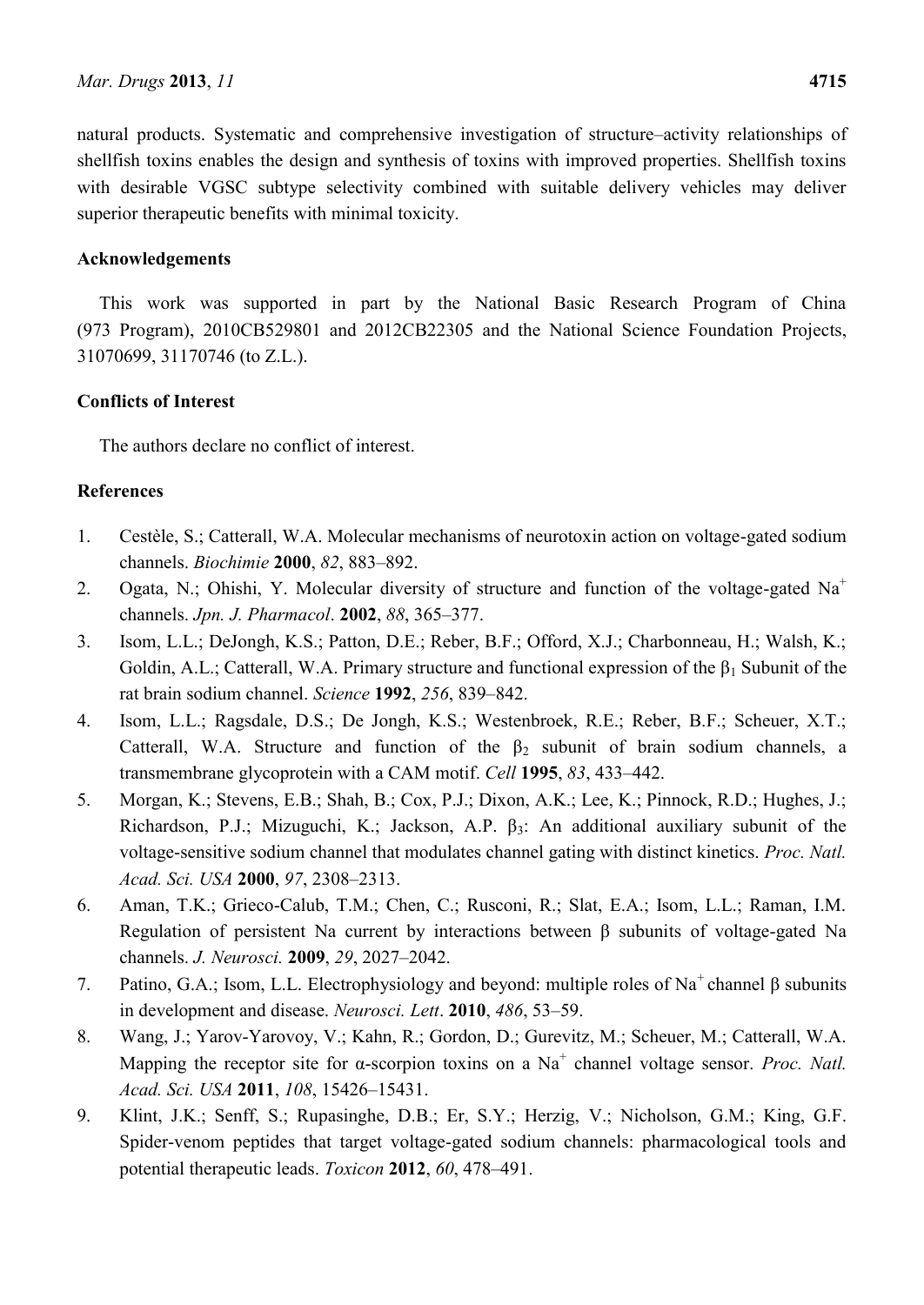- 10. Catterall, W.A.; Cestèle, S.; Yarov-Yarovoy, V.; Yu, F.H.; Konoki, K.; Scheuer, T. Voltage-gated ion channels and gating modifier toxins. *Toxicon* **2007**, *49*, 124–141.
- 11. King, G.F.; Escoubas, P.; Nicholson, G.M. Peptide toxins that selectively target insect Na<sub>V</sub> and Ca<sup>V</sup> channels. *Channels* **2008**, *2*, 100–116.
- 12. Catterall, W.A. Ion channel voltage sensors: structure, function, and pathophysiology. *Neuron* **2010**, *67*, 915–928.
- 13. Smith, M.R.; Goldin, A.L. Interaction between the sodium channel inactivation linker and domain III S4-S5. *Biophys. J*. **1997**, *73*, 1885–1895.
- 14. Catterall, W.A. From ionic currents to molecular mechanisms: The structure and function of voltage-gated sodium channels. *Neuron* **2000**, *26*, 13–25.
- 15. Brackenbury, W.J.; Isom, L.L. Voltage-gated Na<sup>+</sup> channels: Potential for β subunits as therapeutic targets. *Expert Opin. Ther. Targets* **2008**, *12*, 1191–1203.
- 16. Mantegazza, M.; Curia, G.; Biagini, G.; Ragsdale, D.S; Avoli, M. Voltage-gated sodium channels as therapeutic targets in epilepsy and other neurological disorders. *Lancet Neurol*. **2010**, *9*, 413–424.
- 17. England, S,; de Groot, M.J. Subtype-selective targeting of voltage-gated sodium channels. *Br. J. Pharmacol.* **2009**, *158*, 1413–1425.
- 18. Catterall, W.A.; Goldin, A.L.; Waxman, S.G. International Union of Pharmacology. XLVII. Nomenclature and structure-function relationships of voltage-gated sodium channels. *Pharmacol. Rev.* **2005**, *57*, 397–409.
- 19. Ogta, N.; Tatebayashi, H. Kinetic analysis of two types of Na<sup>+</sup>channels in rat dorsal root ganglia. *J. Physiol.* **1993**, *466*, 9–37.
- 20. Goldin, A.L. Resurgence of sodium research. *Annu. Rev. Physiol.* 2001, *63*, 871–894.
- 21. Fainzilber, M.; Kofman, O.; Zlotkin, E.; Gordon, D. A new neurotoxin receptor site on sodium channels is identified by a conotoxin that affects sodium channel inactivation in molluscs and acts as an antagonist in rat brain. *J. Biol. Chem.* **1994**, *269*, 2574–2680.
- 22. Lefebvre, K.A.; Bill, B.D.; Erickson, A.; Baugh, K.A.; O'Rourke, L.; Costa, P.R.; Nance, S.; Trainer, V.L. Characterization of intracellular and extracellular saxitoxin levels in both field and cultured *Alexandrium* spp. samples from Sequim Bay, Washington. *Mar. Drugs* **2008**, *6*, 103–116.
- 23. Usup, G.; Kulis, D.M.; Anderson, D.M. Growth and toxin production of the toxic dinoflasellate *Pyodinium bahamense* var. *compressum* in laboratory cultures. *Nat. Toxins* **1994**, *2*, 254–262.
- 24. Oshima, Y.; Blackburn, S.I.; Hallegraeff, G.M. Comparative study on paralytic shellfish toxin of the dinoflagellate *Gymnodinium catenatum* from three different countries profiles. *Mar. Biol.*  **1993**, *116*, 471–476.
- 25. Daugbjerg, N.; Hansen, G.; Larsen, J.; Mosestrup, Ø. Phylogeny of some of the major genera of dinoflagellates based on ultrastructure and partial LSU rDNA sequence data, including the erection of three new genera of unarmoured dinoflagellates. *Phycologia* **2000**, *39*, 302–317.
- 26. Smith, F.M.; Wood, S.A.; Ginkel, R.V.; Broady, P.A.; Gaw, S. First report of saxitoxin production by a species of the freshwater benthic cyanobacterium, *Scytonema agardh*. *Toxicon* **2011**, *57*, 566–573.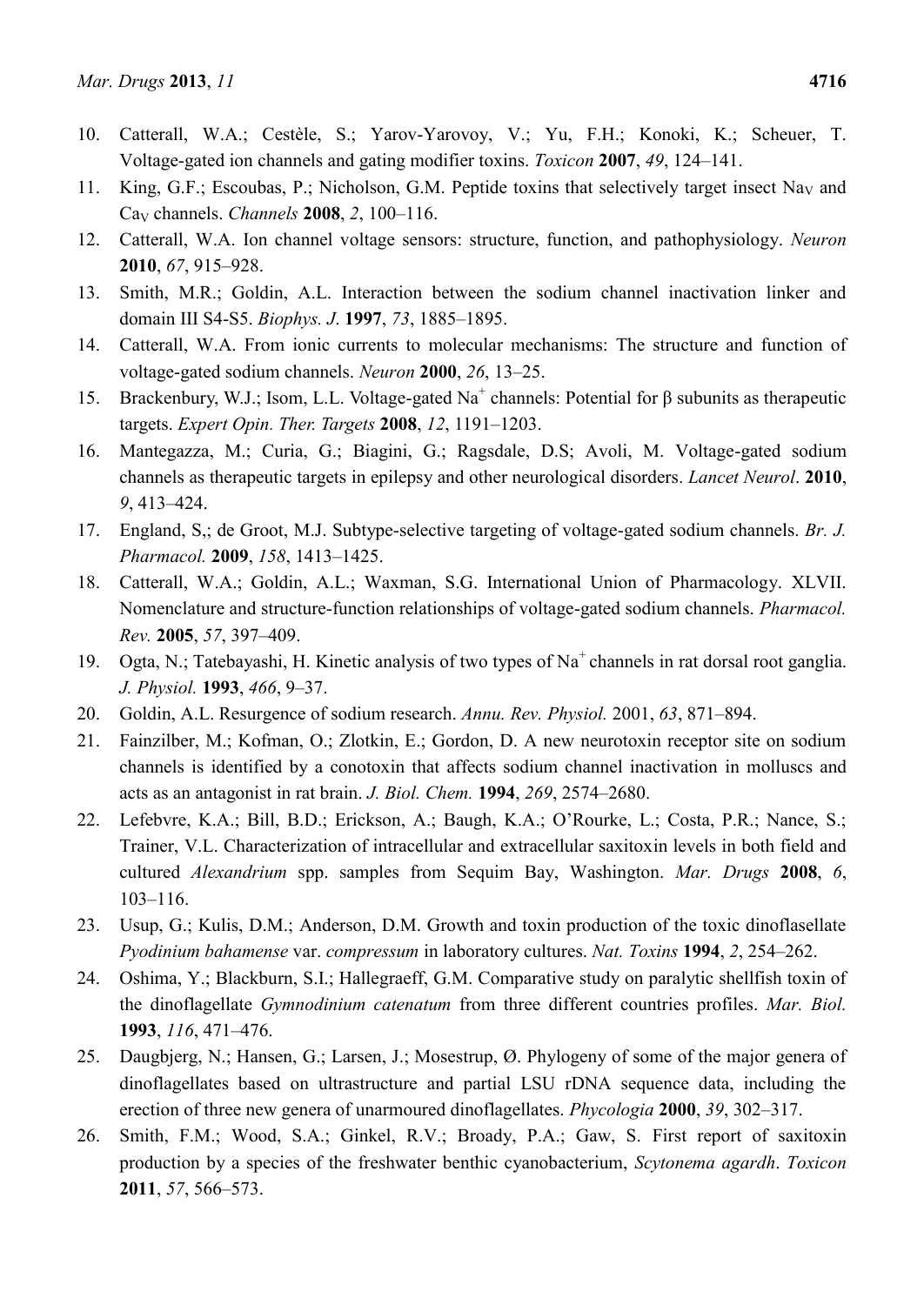- 27. Wang, D.Z. Neurotoxins from marine dinoflagellates: A brief review. *Mar. Drugs* **2008**, *6*, 349–371.
- 28. Cusick, K.D.; Sayler, G.S. An overview on the marine neurotoxin, saxitoxin: Genetics, molecular targets, methods of detection and ecological functions. *Mar. Drugs* **2013**, *11*, 991–1018.
- 29. Watkins, S.M.; Reich, A.; Fleming, L.E.; Hammond, R. Neurotoxic shellfish poisoning. *Mar. Drugs* **2008**, *6*, 431–455.
- 30. Van Dolah, F.M. Marine algal toxins: Origins, health effects, and their increased occurrence. *Environ. Health Perspect.* **2000**, *108*, 133–141.
- 31. Anderson, D.M.; Glibert, P.M.; Burkholder, J.M. Harmful algal blooms and eutrophication: Nutrient sources, composition, and consequences. *Estuaries* **2002**, *25*, 704–726.
- 32. Sellner, K.G.; Doucette, G.J.; Kirkpatrick, G.J. Harmful algal blooms: causes, impacts and detection. *J. Ind. Microbiol. Biotechnol.* **2003**, *30*, 383–406.
- 33. Rogart, R.B. High-STX-affinity *vs.* low-STX-affinity Na<sup>+</sup> channel subtypes in nerve, heart, and skeletal muscle. *Ann. N. Y. Acad. Sci*. **1986**, *479*, 402–430.
- 34. Wang, J.; Salata, J.J.; Bennett, P.B. Saxitoxin is a gating modifier of hERG K<sup>+</sup> channels. *J. Gen. Physiol.* **2003**, *121*, 583–598.
- 35. Su, Z.; Sheets, M.; Ishida, H.; Li, F.; Barry, W.H. Saxitoxin blocks L-type ICa. *J. Pharmacol. Exp. Ther.* **2004**, *308*, 324–329.
- 36. Böttinger, H.; Béress, L.; Habermann, E. Involvement of  $(Na^{+} + K^{+})$ -ATPase in binding and actions of palytoxin on human erythrocytes. *Biochim. Biophys. Acta Biomembr.* **1986**, *861*, 165–176.
- 37. Thomas, P.; Stephens, M.; Wilkie, G.; Amar, M.; Lunt, G.G.; Whiting, P.; Gallagher, T.; Pereira, E.; Alkondon, M.; Albuquerque, E.X.; Wonnacott, S. (+)-Anatoxin-a is a potent agonist at neuronal nicotinic acetylcholine receptors. *J. Neurochem.* **1993**, *60*, 2308–2311.
- 38. Wiese, M.; D'Agostino, P.M.; Mihali, T.K.; Moffitt, M.C.; Neilan, B.A. Neurotoxic alkaloids: Saxitoxin and its analogs. *Mar. Drugs* **2010**, *8*, 2185–2211.
- 39. Schantz, E.J.; Mold, J.D.; Stanger, D.W.; Shavel, J.; Riel, F.J.; Bowden, J.P.; Lynch, J.M.; Wyler, R.S.; Riecel, B.; Sommer, H. Paralytic shellfish poison. VI. A procedure for the isolation and purification of the poison from toxic clam and mussel tissues. *J. Am. Chem. Soc.* **1957**, *79*, 5230–5235.
- 40. Terlau, H.; Heinemann, S.H.; Stühmer, W.; Pusch, M.; Conti, F.; Imoto, K.; Numa, S. Mapping the site of block by tetrodotoxin and saxitoxin of sodium channel II. *FEBS Lett.* **1991**, *293*, 93–96.
- 41. Noda, M.; Suzuki, H.; Numa, S.; Stiihmer, W. A single point mutation confers tetrodotoxin and saxitoxin insensitivity on the sodium channel II. *FEBS Lett.* **1989**, *259*, 213–216.
- 42. Barnet, C.S.; Tse, J.Y.; Kohane, D.S. Site 1 sodium channel blockers prolong the duration of sciatic nerve blockade from tricyclic antidepressants. *Pain* **2004**, *110*, 432–438.
- 43. Garrido, R.; Lagos, N.; Lagos, M.; Rodríguez-Navarro, A.J.; Garcia, C.; Truan, D.; Henriquez, A. Treatment of chronic anal fissure by gonyautoxin. *Colorectal Dis.* **2007**, *9*, 619–624.
- 44. Lattes, K.; Venegas, P.; Lagos, N.; Lagos, M.; Pedraza, L.; Rodriguez-Navarro, A.J.; García, C. Local infiltration of gonyautoxin is safe and effective in treatment of chronic tension-type headache. *Neurol. Res.* **2009**, *31*, 228–233.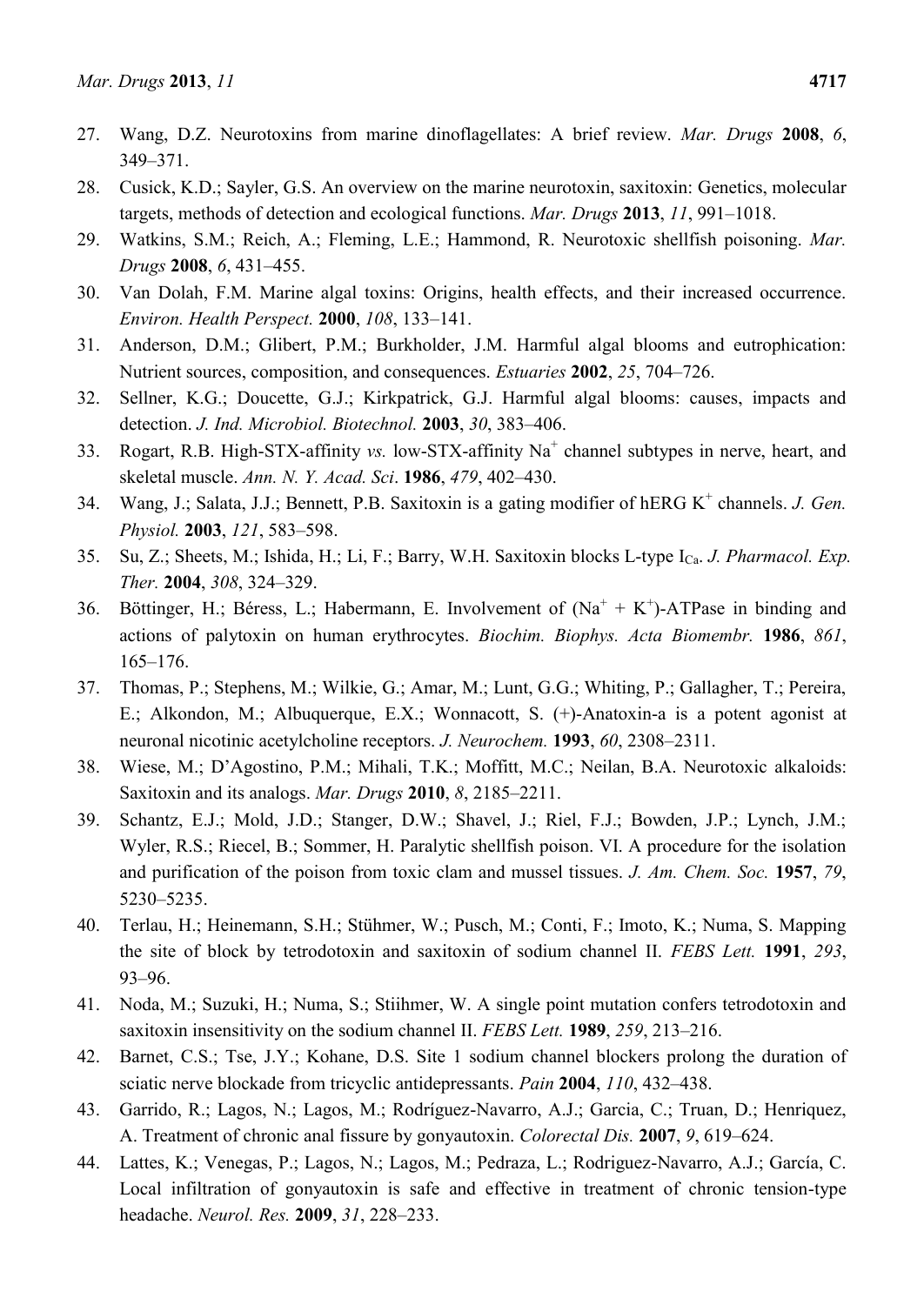- 45. Negri, A.P.; Jones, G.J.; Hindmarsh, M. Sheep mortality associated with paralytic shellfish poisons from the cyanbacterium *Anabaena circinalis*. *Toxicon* **1995**, *33*, 1321–1329.
- 46. Reyero, M.; Cacho, E.; Martínez, A.; Vázquez, J.; Marina, A,; Fraga, S.; Franco, J.M. Evidence of saxitoxin derivatives as causative agents in the 1997 mass mortality of monk seals in the Cape Blanc Peninsula. *Nat. Toxins* **1999**, *7*, 311–315.
- 47. Anderson, D.M. Red tides. *Sci. Am.* **1994**, *271*, 62–68.
- 48. Stewart, I.; Seawright, A.A.; Shaw, G.R. Cyanobacterial poisoning in livestock, wild mammals and birds—an overview. In *Cyanobacterial Harmful Algal Blooms: State of the Science and Research Needs*; Springer Science and Business Media LLC: New York, NY, USA, 2008; pp. 613–637.
- 49. Trainer, V.L.; Baden, D.G. High affinity binding of red tide neurotoxins to marine mammal brain. *Aquat. Toxicol.* **1999**, *46*, 139–148.
- 50. Halsetead, B.W. *Poisonous and Venomous Marine Animals of the World*; Darwin Press: Princeton, NJ, USA, 1978; pp. 325–400.
- 51. Llewellyn, L.E. Saxitoxin, a toxic marine natural product that targets a multitude of receptors. *Nat. Prod. Rep*. **2006**, *23*, 200–222.
- 52. Pearson, L.; Mihali, T.; Moffitt, M.; Kellmann, R.; Neilan, B. On the chemistry, toxicology and genetics of the cyanobacterial toxins, microcystin, nodularin, saxitoxin and cylindrospermopsin. *Mar. Drugs* **2010**, *8*, 1650–1680.
- 53. Lagos, N.; Andrinolo, D. Paralytic shellfish poisoning (PSP): Toxicology and kinetics. In *Seafood and Freshwater Toxins: Pharmacology, Physiology and Detection*; Botana, L.M., Ed.; Marcel Dekker: New York, NY, USA, 2000; pp. 203–215.
- 54. Kao, C.Y. Paralytic shellfish poisoning. In *Algal Toxins in Seafood and Drinking Water*; Falconer, I.R., Ed.; Academic Press: London, UK, 1993; pp. 75–86.
- 55. Hall, S.; Strichartz, G.; Moczydlowski, E.; Ravindran, A.; Reichardt, P.B. The saxitoxins: Sources, chemistry and pharmacology. In *Marine Toxins. Origin, Structure and Pharmacology*; Hall, S., Reichardt, P.B., Eds.; American Chemical Society: Washington, DC, USA, 1990; pp. 29–69.
- 56. Schantz, E.J.; Ghazarossian, V.E.; Schnoes, H.K.; Strong, F.M.; Springer, J.P.; Pezzanite, J.O.; Clardy, J. The structure of saxitoxin 1. *J. Am. Chem. Soc.* **1975**, *97*, 1238–1239.
- 57. Bordner, J.; Thiessen, W.E.; Bates, H.A.; Rapoport, H. The structure of a crystalline derivative of saxitoxin. The structure of saxitoxin. *J. Am. Chem. Soc.* **1975**, *97*, 6008–6012.
- 58. Rogers, S.R.; Rapport, H. The p*K*a's of saxitoxin. *J. Am. Chem. Soc.* **1980**, *102*, 7335–7339.
- 59. Shimizu, Y.; Hsu, C.P.; Genenah, A. Structure of saxitoxin in solutions and stereochemistry of dihydrosaxitoxins. *J. Am. Chem. Soc.* **1981**, *103*, 605–609.
- 60. Schantz, E.J.; Lynch, J.M.; Vayvada, G.; Matsumoto, K.; Rapoport, H. The purification and characterization of the poison produced by *Gonyaulax catenella* in axenic culture. *Biochemistry* **1966**, *5*, 1191–1195.
- 61. Strichartz, G. Structural determinants of the affinity of saxitoxin for neuronal sodium Channels. Electrophysiological studies on frog peripheral nerve. *J. Gen. Physiol.* **1984**, *84*, 281–305.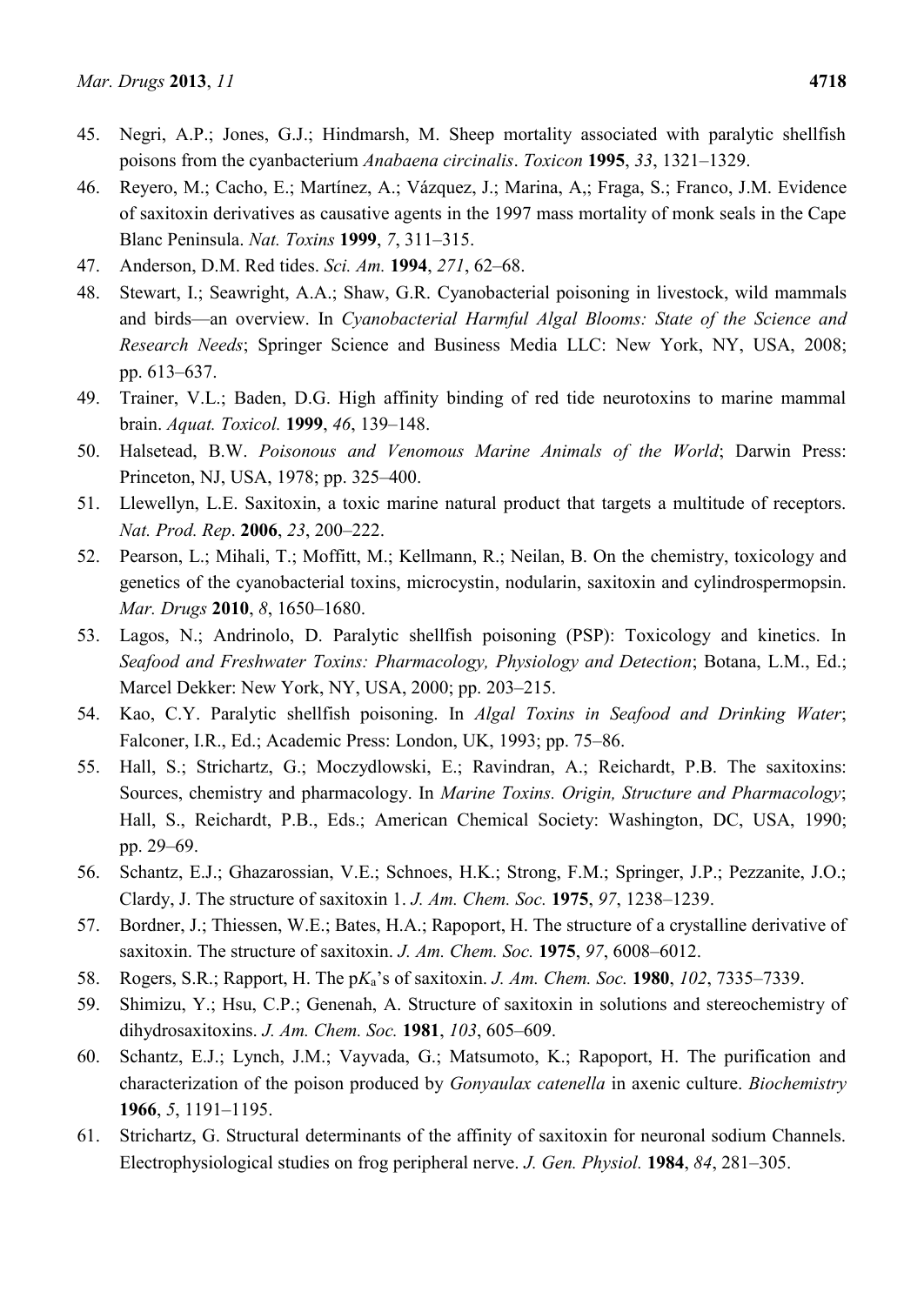- 62. Van Dolah, F.M. Diversity of Marine and Freshwater Algal Toxins. In *Seafood Toxicology: Pharmacology, Physiology and Detection*; Botana, L., Ed.; Marcel Dekker: New York, NY, USA, 2000; pp.19–43.
- 63. Hille, B. The receptor for tetrodotoxin and saxitoxin. A structural hypothesis. *Biophys. J.* **1975**, *15*, 615–619.
- 64. Kao, C.Y.; Walker, S.E. Active groups of saxitoxin and tetrodotoxin as deduced from actions of saxitoxin analogues on frog muscle and squid axon. *J. Physiol.* **1982**, *323*, 619–637.
- 65. Shiinizu, Y. Recent progress in marine toxin research. *Pure Appl. Chem.* **1982**, *54*, 1973–1980.
- 66. Numa, S.; Noda, M. Molecular structure of sodium channels. *Ann. N. Y. Acad. Sci.* **1986**, *479*, 338–355.
- 67. Hartshorne, R.P.; Catterall, W.A. The sodium channel from rat brain. Purification and subunit composition. *J. Biol. Chem.* **1984**, *259*, 1667–1675.
- 68. Walker, J.R.; Novick, P.A.; Parsons, W.H.; McGregor, M.; Zablocki, J.; Pande, V.S.; Du Bois, J. Marked difference in saxitoxin and tetrodotoxin affinity for the human nociceptive voltage-gated sodium channel (Nav1.7). *Proc. Natl. Acad. Sci. USA* **2012**, *109*, 18102–18107.
- 69. Steidinger, K.A. Phytoplankton ecology: A conceptual review based on eastern. Gulf of Mexico research. *Crit. Rev. Microbiol.* **1973**, *3*, 49–68.
- 70. Baden, D.G. Marine food-borne dinoflagellate toxins. *Int. Rev. Cytol.* **1983**, *82*, 99–150.
- 71. Baden, D.G.; Mende, T.J. Toxicity of two toxins from the Florida red tide marine dinoflagellate, *Ptychodiscus brevis*. *Toxicon* **1982**, *20*, 457–461.
- 72. Poli, M.; Mende, T.J.; Baden, D.G. Brevetoxins, unique activators of voltage-sensitive sodium channels bind to specific sites in rat brain synaptosomes. *Mol. Pharmacol*. **1986**, *30*, 129–135.
- 73. Baden, D.; Fleming, L.E.; Bean, J.A. Marine Toxins. In *Handbook of Clinical Neurology*: *Intoxications of the Nervous System Part H. Natural Toxins and Drugs*; deWolf, F.A, Ed.; Elsevier: Amsterdam, The Nertherlands, 1995; pp. 141–175.
- 74. Landsberg, J.H. The effects of harmful algal blooms on aquatic organisms. *Rev. Fish. Sci.* **2002**, *10*, 113–390.
- 75. Flewelling, L.J.; Naar, J.P.; Abbott, J.P.; Baden, D.G.; Barros, N.B.; Bossart, G.D.; Bottein, M.Y.; Hammond, D.G.; Haubold, E.M.; Heil, C.A.; *et al.* Brevetoxicosis: Red tides and marine mammal mortalities. *Nature* **2005**, *435*, 755–756.
- 76. Sagir Ahmed, M.D.; Arakawa, O.; Onoue, Y. Toxicity of cultured *Chatonella marina*. In *Harmful Marine Algal Blooms*; Lassus, P., Arzul, G., Erhard, E., Gentien, P., Marcaillou, C., Eds.; Lavoisier: Paris, France, 1995; pp. 499–504.
- 77. Khan, S.; Arakawa, O.; Onoue, Y. Neurotoxins in a toxic red tide of *Heterosigma akashiwo* (Raphidophyceae) in Kagoshima Bay, Japan. *Aquac. Res*. **1997**, *28*, 9–14.
- 78. Hallegraeff, G.M.; Munday, B.L.; Baden, D.G.; Whitney, P.L. *Chatonnella maria* raphidophyte bloom associated with mortality of cultured bluefin tuna (*Thunnus maccoyii*) in south Australia. In *Harmful Algae*; Reguera, B., Blanco, J., Ferandz, M.L., Wyatt, T., Eds.; Xunta de Galacia and IOC: Santiago de Compostela, Spain, 1998; pp. 93–96.
- 79. Morris, P.D.; Campbell, D.S.; Taylor, T.J.; Freeman, J.I. Clinical and epidemiological features of neurotoxic shellfish poisoning in North Carolina. *Am. J. Public Health* **1991**, *81*, 471–474.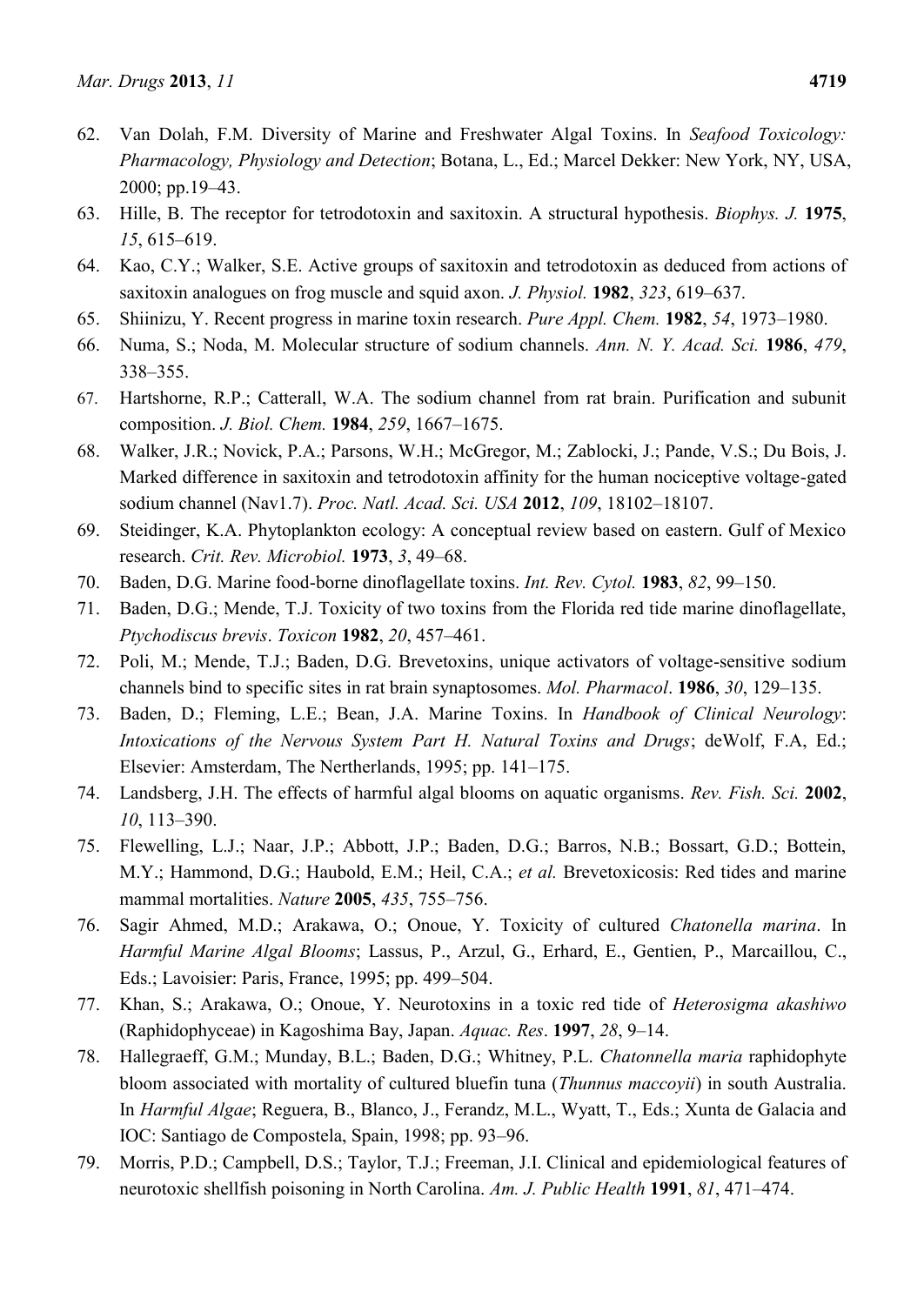- 80. Kirkpatrick, B.; Fleming, L.E.; Squicciarini, D.; Backer, L.C.; Clark, R.; Abraham, W.; Benson, J.; Chenge, Y.S.; Johnson, D.; Pierce, R.; *et al.* Literature review of Florida red tide: Implications for human health effects. *Harmful Algae* **2004**, *3*, 99–115.
- 81. Gallagher, J.P.; Shinnick-Gallaqher, P. Effect of *Gymnodinium breve* toxin in the rat phrenic nerve diaphragm preparation. *Br. J. Pharmacol.* **1980**, *69*, 367–372.
- 82. Trainer, V.L.; Thomsen, W.J.; Catterall, W.A.; Baden, D.G. Photoaffinity labeling of the brevetoxin receptor on sodium channels in rat brain synaptosomes. *Mol. Pharmacol.* **1991**, *40*, 988–994.
- 83. Rein, K.S.; Baden, D.G.; Gawley, R.E. Conformational analysis of the sodium channel modulator, brevetoxin A, comparison with brevetoxin B conformations, and a hypothesis about the common pharmacophore of the "site 5" toxins. *J. Org. Chem.* **1994**, *59*, 2101–2106.
- 84. Baden, D.G.; Bourdelais, A.J.; Jacocks, H.; Michelliza, S.; Naar, J. Natural and derivative brevetoxins: Historical background, multiplicity, and effects. *Environ. Health Perspect.* **2005**, *113*, 621–625.
- 85. Orjala, J.; Nagle, D.G.; Hsu, V.L.; Gerwick, W.H. Antillatoxin: An exceptionally ichthyotoxic cyclic lipopeptide from the tropical cyanobacterium *Lyngbya majuscula*. *J. Am. Chem. Soc*.**1995**, *117*, 8281–8282.
- 86. Yokokawa, F.; Fujiwara, H.; Shioiri, T. Total synthesis and revision of absolute stereochemistry of antillatoxin, an ichthyotoxic cyclic lipopeptide from marine cyanobacterium *Lyngbya majuscula*. *Tetrahedron* **2000**, *56*, 1759–1775.
- 87. Li, W.I.; Marquez, B.L.; Okino, T.; Yokokawa, F.; Shioiri, T.; Gerwick, W.H.; Murray, T.F. Characterization of the preferred stereochemistry for the neuropharmacologic actions of antillatoxin. *J. Nat. Prod*. **2004**, *67*, 559–568.
- 88. Osborne, N.J.; Webb, P.M.; Shaw, G.R. The toxins of *Lyngbya majuscula* and their human and ecological health effects. *Environ. Int.* **2001**, *27*, 381–392.
- 89. Nogle, L.M.; Okino, T.; Gerwick, W.H. Antillatoxin B, a neurotoxic lipopeptide from the marine cyanobacterium lyngbya majuscule. *J. Nat. Prod.* **2001**, *64*, 983–985.
- 90. Wu, M.; Okino, T.; Nogle, L.M.; Marquez, B.L.; Williamson, R.T.; Sitachitta, N.; Berman, F.W.; Murray, T.F.; McGough, K.; Jacobs, R.; *et al.* Structure, synthesis, and biological properties of kalkitoxin, a novel neurotoxin from the marine cyanobacterium *Lyngbya majuscula*. *J. Am. Chem. Soc.* **2000**, *122*, 12041–12042.
- 91. Aráoz, R.; Molgó, J.; Tandeau de Marsac, N. Neurotoxic cyanobacterial toxins. *Toxicon* **2010**, *56*, 813–828.
- 92. Yokokawa, F.; Fujiwara, H.; Shioiri, T. Total synthesis and revision of absolute configuration of antillatoxin, an ichthyotoxic cyclic lipopeptide of marine origin. *Tetrahedron Lett.* **1999**, *40*, 1915–1916.
- 93. Yokokawa, F.; Shioiri, T. Total synthesis of antillatoxin, an ichthyotoxic cyclic lipopeptide, having the proposed structure. What is the real structure of antillatoxin? *J. Org. Chem.* **1998**, *63*, 8638–8639.
- 94. Berman, F.W.; Gerwick, W.H.; Murray, T.F. Antillatoxin and kalkitoxin, ichthyotoxins from the tropical cyanobacterium *Lyngbya majuscula*, induce distinct temporal patterns of NMDA receptor-mediated neurotoxicity. *Toxicon* **1999**, *37*, 1645–1648.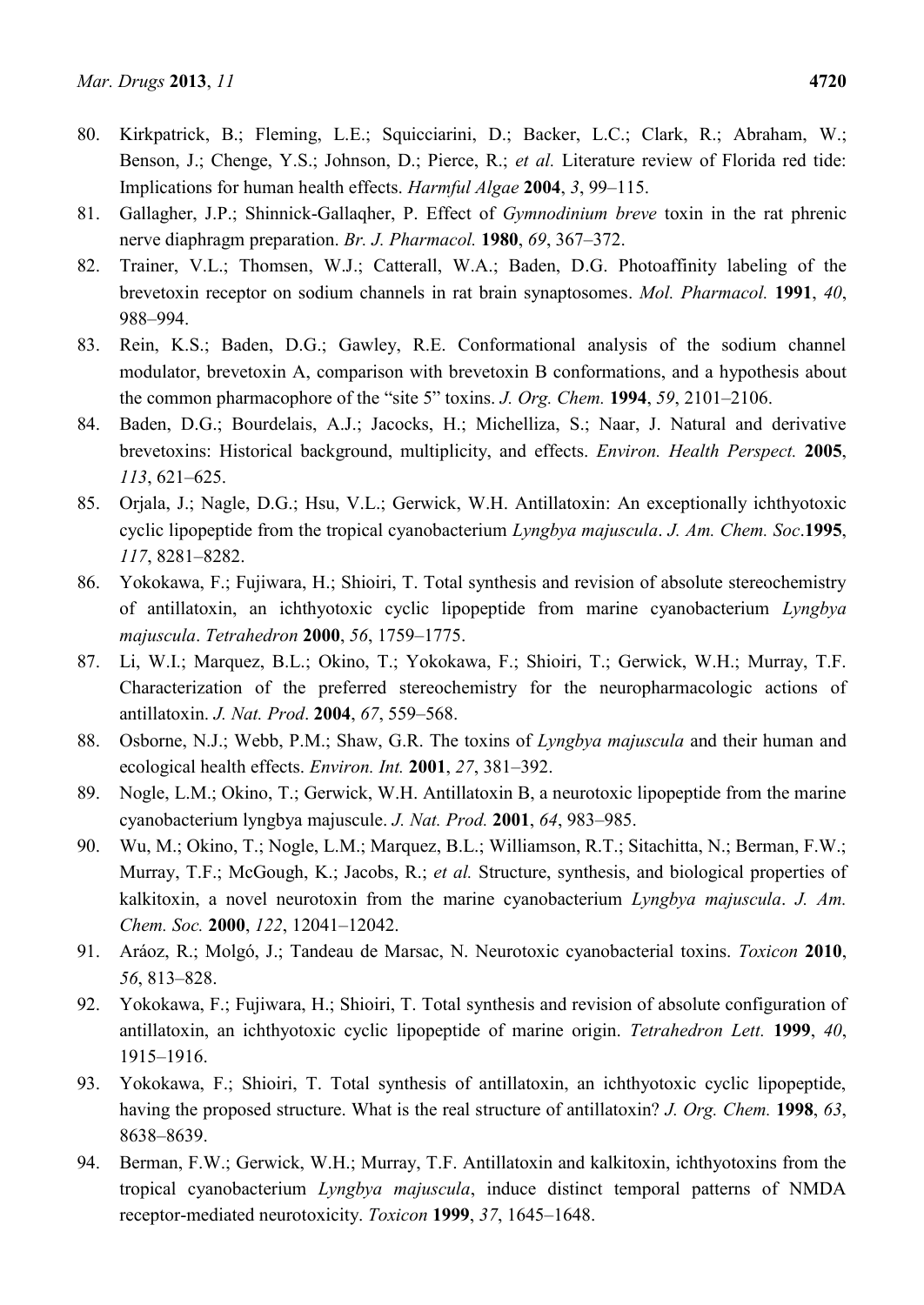- 95. Li, W.I.; Berman, F.W.; Okino, T.; Yokokawa, F.; Shioiri, T.; Gerwick, W.H.; Murray, T.F. Antillatoxin is a marine cyanobacterial toxin that potently activates voltage-gated sodium channels. *Proc. Natl. Acad. Sci. USA* **2001**, *98*, 7599–7604.
- 96. Cao, Z.; George, J.; Gerwick, W.H.; Baden, D.G.; Rainier, J.D.; Murray, T.F. Influence of lipid-soluble gating modifier toxins on sodium influx in neocortical neurons. *J. Pharmacol. Exp. Ther.* **2008**, *326*, 604–613.
- 97. Jabba, S.V.; Prakash, A.; Dravid, S.M.; Gerwick, W.H.; Murray, T.F. Antillatoxin, a novel lipopeptide, enhances eeurite outgrowth in immature cerebrocortical neurons through activation of voltage-gated sodium channels. *J. Pharmacol. Exp. Ther*. **2010**, *332*, 698–709.
- 98. Cao, Z.; Gerwick, W.H.; Murray, T.F. Antillatoxin is a sodium channel activator that displays unique efficacy in heterologously expressed  $rNa<sub>v</sub>1.2$ ,  $rNa<sub>v</sub>1.4$  and  $rNa<sub>v</sub>1.5$  alpha subunits. *BMC Neurosci.* **2010**, *11*, 1–13.
- 99. Nogle, L.M.; Gerwick, W.H. Diverse secondary metabolites from a Puerto Rican collection of *Lyngbya majuscula*. *J. Nat. Prod.* **2003**, *66*, 217–220.
- 100. White, J.D.; Lee, C.S.; Xu, Q. Total synthesis of (+)-kalkitoxin. *Chem. Commun. (Camb.)* **2003**, *16*, 2012–2013.
- 101. White, J.D.; Xu, Q.; Lee, C.S.; Valeriote, F.A. Total synthesis and biological evaluation of (+)-kalkitoxin, a cytotoxic metabolite of the cyanobacterium *Lyngbya majuscule*. *Org. Biomol. Chem.* **2004**, *2*, 2092–2102.
- 102. Umezawa, T.; Sueda, M.; Kamura, T.; Kawahara, T.; Han, X.; Okino, T.; Matsuda, F. Synthesis and biological activity of kalkitoxin and its analogues. *J. Org. Chem.* **2012**, *77*, 357–370.
- 103. LePage, K.T.; Goeger, D.; Yokokawa, F.; Asano, T.; Shioiri, T.; Gerwick, W.H.; Murray, T.F. The neurotoxic lipopeptide kalkitoxin interacts with voltage-sensitive sodium channels in cerebellar granule neurons. *Toxicol. Lett.* **2005**, *158*, 133–139.
- 104. Edwards, D.J.; Marquez, B.L.; Nogle, L.M.; McPhail, K.; Goeger, D.E.; Roberts, M.A.; Gerwick, W.H. Structure and biosynthesis of the jamaicamides, new mixed polyketide-peptide neurotoxins from the marine cyanobacterium *Lyngbya majuscule*. *Chem. Biol.* **2004**, *11*, 817–833.
- 105. Graf, K.M.; Tabor, M.G.; Brown, M.L.; Paige, M. Synthesis of (*s*)-jamaicamide C carboxylic acid. *Org. Lett.* **2009**, *11*, 5382–5385.
- 106. Manger, R.L.; Leja, L.S.; Lee, S.Y.; Hungerford, J.M.; Hokama, Y.; Dickey, R.W.; Granade, H.R.; Lewis, R.; Yasumoto, T.; Wekell, M.M. Detection of sodium channel toxins: Directed cytotoxicity assays of purified ciguatoxins, brevetoxins, saxitoxins, and seafood extracts. *J. AOAC Int.* **1995**, *78*, 521–527.
- 107. Choi, H.; Engene, N.; Smith, J.E.; Preskitt, L.B.; Gerwick, W.H. Crossbyanols A–D, toxic brominated polyphenyl ethers from the Hawai'ian bloom-forming cyanobacterium *Leptolyngbya crossbyana. J. Nat. Prod.* **2010**, *73*, 517–522.
- 108. Pereira, A.; Cao, Z.; Murray, T.F.; Gerwick, W.H. Hoiamide A, a sodium channel activator of unusual architecture from a consortium of two papua new Guinea Cyanobacteria. *Chem. Biol.* **2009**, *16*, 893–906.
- 109. Choi, H.; Pereira, A.R.; Cao, Z.; Shuman, C.F.; Engene, N.; Byrum, T.; Matainaho, T.; Murray, T.F.; Mangoni, A.; Gerwick, W.H. The hoiamides, structurally intriguing neurotoxic lipopeptides from Papua New Guinea marine cyanobacteria. *J. Nat. Prod.* **2010**, *73*, 1411–1421.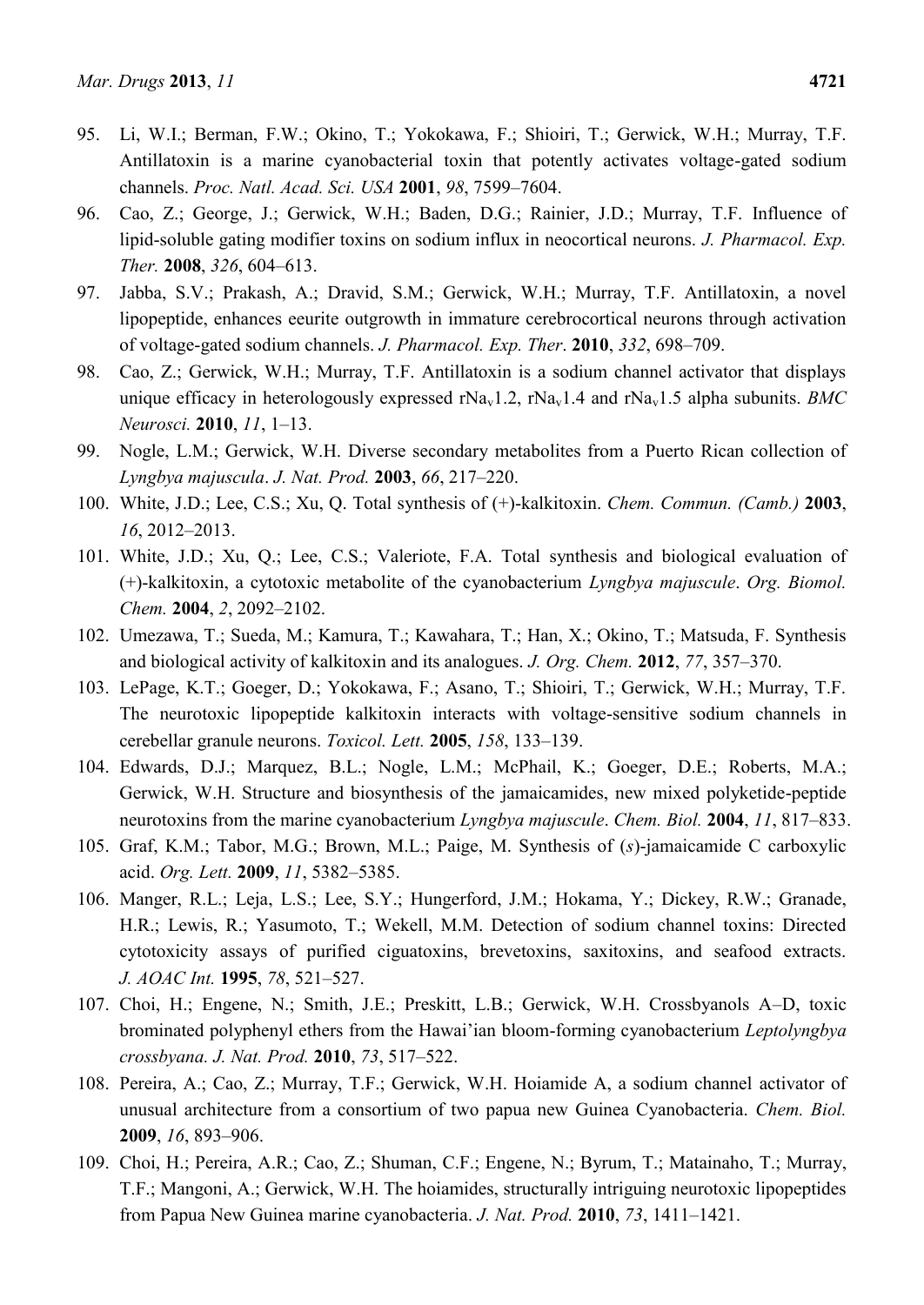- 110. Malloy, K.L.; Choi, H.; Fiorilla, C.; Valeriote, F.A.; Matainaho, T.; Gerwick, W.H. Hoiamide D, a marine cyanobacteria-derived inhibitor of p53/MDM2 interaction. *Bioorg. Med. Chem. Lett.* **2012**, *22*, 683–688.
- 111. Wang, L.; Xu, Z.; Ye, T. Total synthesis of hoiamide C. *Org. Lett.* **2011**, *13*, 2506–2509.
- 112. Philkhana, S.C.; Seetharamsingh, B.; Dangat, Y.B.; Vanka, K.; Reddy, D.S. Synthesis of palmyrolide A and its *cis*-isomer and mechanistic insight into *trans–cis* isomerisation of the enamide macrocycle. *Chem. Commun.* **2013**, *49*, 3342–3344.
- 113. Pereira, A.R.; Cao, Z.; Engene, N.; Soria-Mercado, I.E.; Murray, T.F.; Gerwick, W.H. Palmyrolide A, an unusually stabilized neuroactive macrolide from palmyra atoll cyanobacteria. *Org. Lett.* **2010**, *12*, 4490−4493.
- 114. Tello-Aburto, R.; Newar, T.D.; Maio, W.A. Evolution of a protecting-group-free total synthesis: Studies en route to the neuroactive marine macrolide (−)-palmyrolide A. *J. Org. Chem.* **2012**, *77*, 6271–6289.
- 115. Tello-Aburto, R.; Johnson, E.M.; Valdez, C.K.; Maio, W.A. Asymmetric total synthesis and absolute stereochemistry of the neuroactive marine macrolide palmyrolide A. *Org Lett.* **2012**, *14*, 2150–2153.
- 116. Wadsworth, A.D.; Furkert, D.P.; Sperry, J.; Brimble, M.A. Total synthesis of the initially reported and revised structures of the neuroprotective agent palmyrolide A. *Org. Lett.* **2012**, *14*, 5374–5377.
- 117. Taniguchi, M.; Nunnery, J.K.; Engene, N.; Esquenazi, E.; Byrum, T.; Dorrestein, P.C.; Gerwick, W.H.; Palmyramide A, a cyclic depsipeptide from a palmyra atoll collection of the marine cyanobacterium *Lyngbya majuscule*. *J. Nat. Prod.* **2010**, *73*, 393–398.
- 118. Tan, L.T.; Sitachitta, N.; Gerwick, W.H. The guineamides, novel cyclic depsipeptides from a Papua New Guinea collection of the marine cyanobacterium *Lyngbya majuscule*. *J. Nat. Prod.* **2003**, *66*, 764–771.
- 119. Glaser, K.B.; Mayer, A.M.S. A renaissance in marine pharmacology: from preclinical curiosity to clinical reality. *Biochem. Pharmacol.* **2009**, *78*, 440–448.
- 120. Olivera, B.M.; Cruz, L.J.; de Santos, V.; LeCheminant, G.W.; Griffin, D.; Zeikus, R.; McIntosh, J.M.; Galyean, R.; Varga, J.; Gray, W.R.; *et al.* Neuronal calcium channel antagonists. Discrimination between calcium channel cubtypes using ω-conotoxin from *Conus magus* venom. *Biochemistry* **1987**, *26*, 2086–2090.
- 121. Molinski, T.F.; Dalisay, D.S.; Lievens, S.L.; Saludes, J.P. Drug development from marine natural products. *Nat. Rev. Drug Discov.* **2009**, *8*, 69–85.
- 122. Klotz, U. Ziconotide—a novel neuron-specific calcium channel blocker for the Intrathecal treatment of severe chronic pain—a short review. *Int. J. Clin. Pharmacol*. *Ther.* **2006**, *44*, 478–483.
- 123. Goldberg, Y.P.; MacFarlane, J.; MacDonald, M.L.; Thompson, J.; Dube, M.P.; Mattice, M.; Fraser, R.; Young, C.; Hossain, S.; Pape, T.; *et al.* Loss-of-function mutations in the Na<sub>v</sub>1.7 gene underlie congenital indifference to pain in multiple human populations. *Clin. Genet.* **2007**, *71*, 311–319.